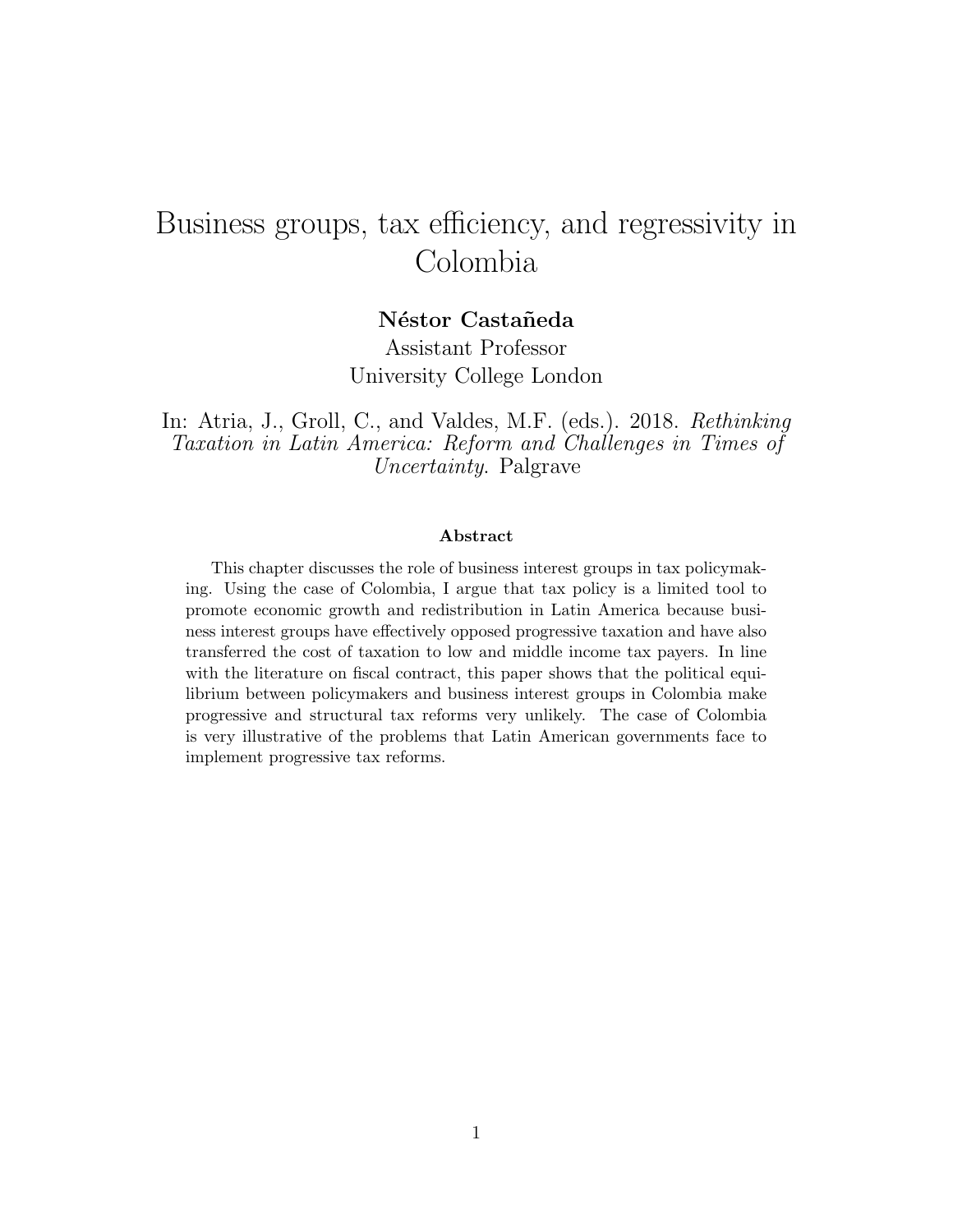## 1 Introduction

In the past few decades, Latin American countries successfully increased tax burdens, improved their fiscal stabilization tools, and enhanced tax administration agencies. Despite these achievements, the over-reliance on non-tax revenues and indirect taxation have produced only modest improvements in both tax neutrality and equity. Most recently, negative external factors (e.g. the end of the commodity super-cycle) pose a challenge for fiscal stability in the region and put social achievements of the past decade at risk. The current context of uncertainty in the international environment makes structural tax reforms more urgent than ever. However, implementing structural tax reforms in Latin America has proven to be a challenge and one can count only few instances of substantial tax system overhauls (Focanti et al., 2016). Political economy scholars have studied the complexities of tax politics in the region and provided empirical evidence that the features of tax systems in the region largely respond to the interaction between governments and business interest groups (Fairfield, 2015; Castañeda, 2017). In this chapter, I used the case of Colombia to illustrate the fact that, in general, tax structures in Latin America are slightly more efficient but still quite unfair, and recent tax reforms neither improve vertical nor horizontal equity. These sub-optimal outcomes reflect the nature of the relationship between government and business interest groups and the recent evolution of corporate power in the region.

In particular, I contend that recent transformations in the model of business coordination and political representation (i.e., from a corporatist-like one to a more pluralist-like one) has had a great impact on the relationship between business and the state. Traditional business associations are not the most relevant actors involved in the policymaking process. In most cases, diversified business groups or economic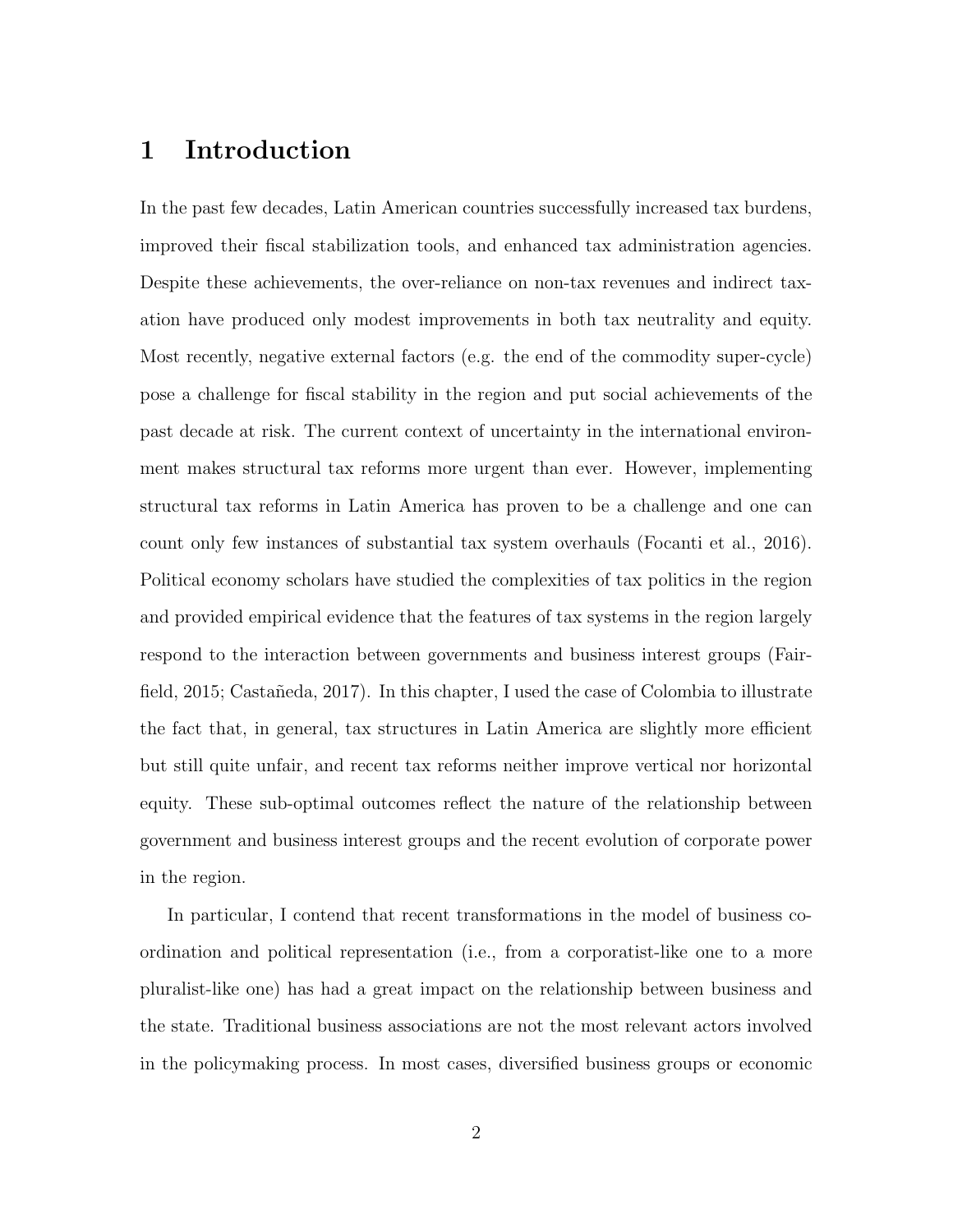conglomerates play a more relevant role and use completely different channels and mechanisms to influence policymakers. As a result of the emergence and consolidation of these new actors, the policymaking process has become more and more complex, less focused on the executive branch of government, and consequently, structural policy changes are more difficult to achieve.

In other words, I contend that the increasing number of business veto players with capacity to influence policy decisions makes governance in the region more complicated and fragmented; but most importantly, I argue that policy fragmentation makes equitable economic development more difficult to attain. On one hand, the consolidation of a pluralist model of business representation poses serious difficulties for democratic representation. Instead of opening up policymaking to new actors, this new model of business representation concentrates political power on a few number of firms or economic conglomerates with technical and financial capacity to effectively lobby policymakers. On the other hand, business interest groups are less interested in discussing broad policy issues (e.g., economy-wide industrial policies or national development strategies) and focus their attention on narrow, industry-specific, or particularistic policy domains (e.g., consumer or anti-trust regulation).

Therefore, policy fragmentation has become one of the most common features of the policymaking process in Latin America and has substantial consequences for redistribution across the region. In fact, it makes state-business bargaining more difficult and fragmented, and it provides incentives for a regressive fiscal contract. Recent scholarship has provided quantitative evidence on the political dynamics of the fiscal contract in Latin America (e.g. Castañeda 2017, Castañeda and Doyle 2017), but we still need to offer in-depth analysis of the causal business-state relations in the region.

Going down to the country-level of analysis and focusing on particular tax reform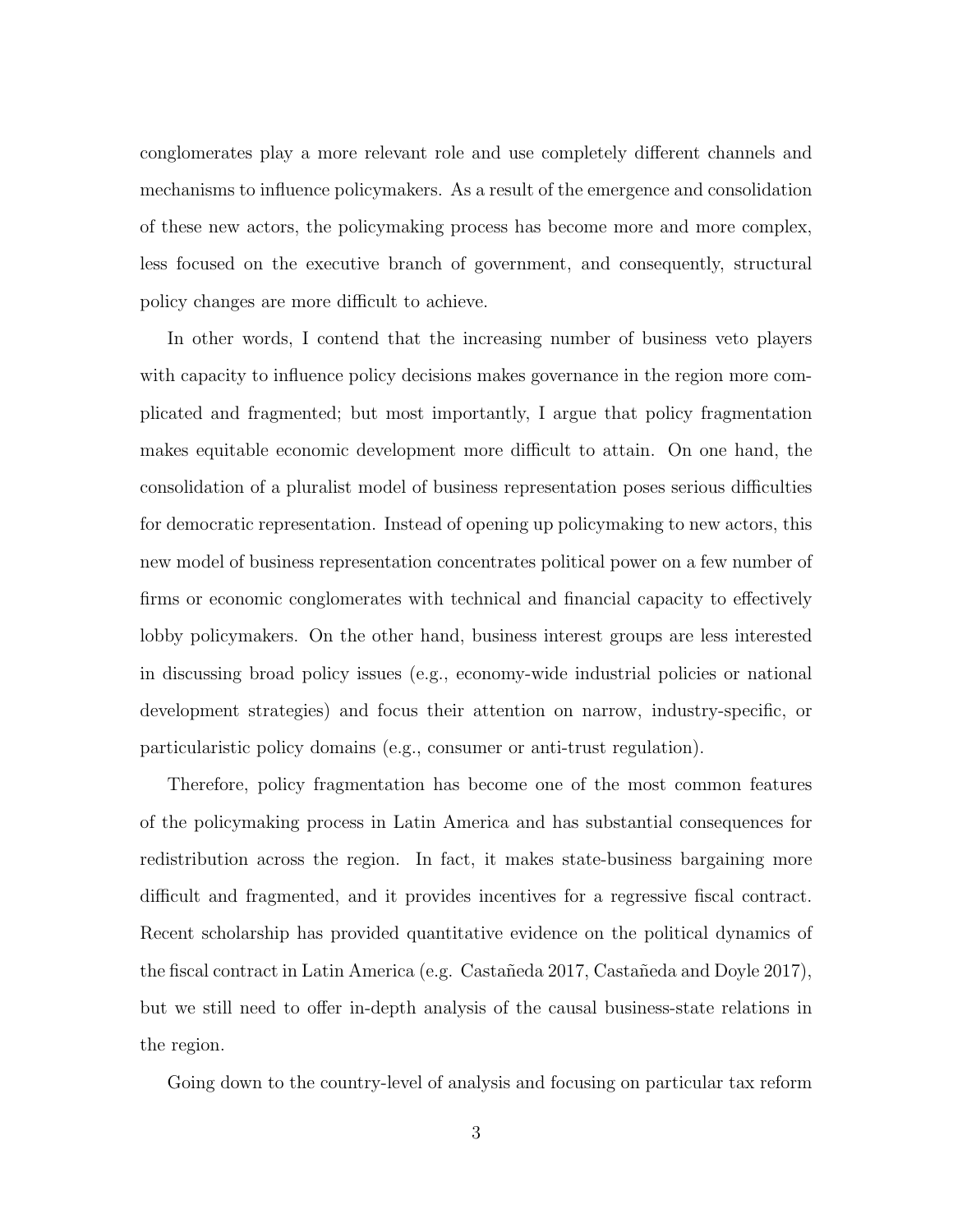scenarios have two main advantages: first, case studies can be treated as ideal types and we can have a better understanding of the causal mechanisms explaining variation in tax policy; and second, country-level observations are ideal for process-tracing analysis.

For the purposes of this chapter, the challenge is to select a case that allows us to understand the interaction among the actors (formally and informally) involved in the tax policy-making process and the consequences of these interactions for tax policy outcomes. I describe the main attributes of the main actors in the tax policy game: policymakers and business community. Once I have specified the preferences and qualities of the actors that bargain over tax policy, I study the interaction between them by focusing on specific tax reforms bills. I show how business communities responded to the government's initiative to increase taxes and how their internal characteristics made them more or less successful than politicians in changing the domestic tax structure. I assess who are the winners and losers in each one of the selected tax reforms and analyze the policy effects of their interaction. This process-tracing analysis aims to uncover the causal mechanism that connects tax policy outcomes with different patterns of business organization. In particular, I show that organizational attributes make business more or less able to counteract the president's advantages in the policy-making process.

The methodological approach described above emphasizes the importance of contextspecific policy-making processes and the causal mechanisms that link preferences, incentives, and outcomes. Long-term institutional legacies are taken into account as contextual factors, but they do not constitute the main factors explaining the outcomes of the policymaking process. In other words, I focused on the calculations and preferences of agenda-setters and business interest groups rather than on the historical (or short-term) processes that explain those preferences (Falleti 2010).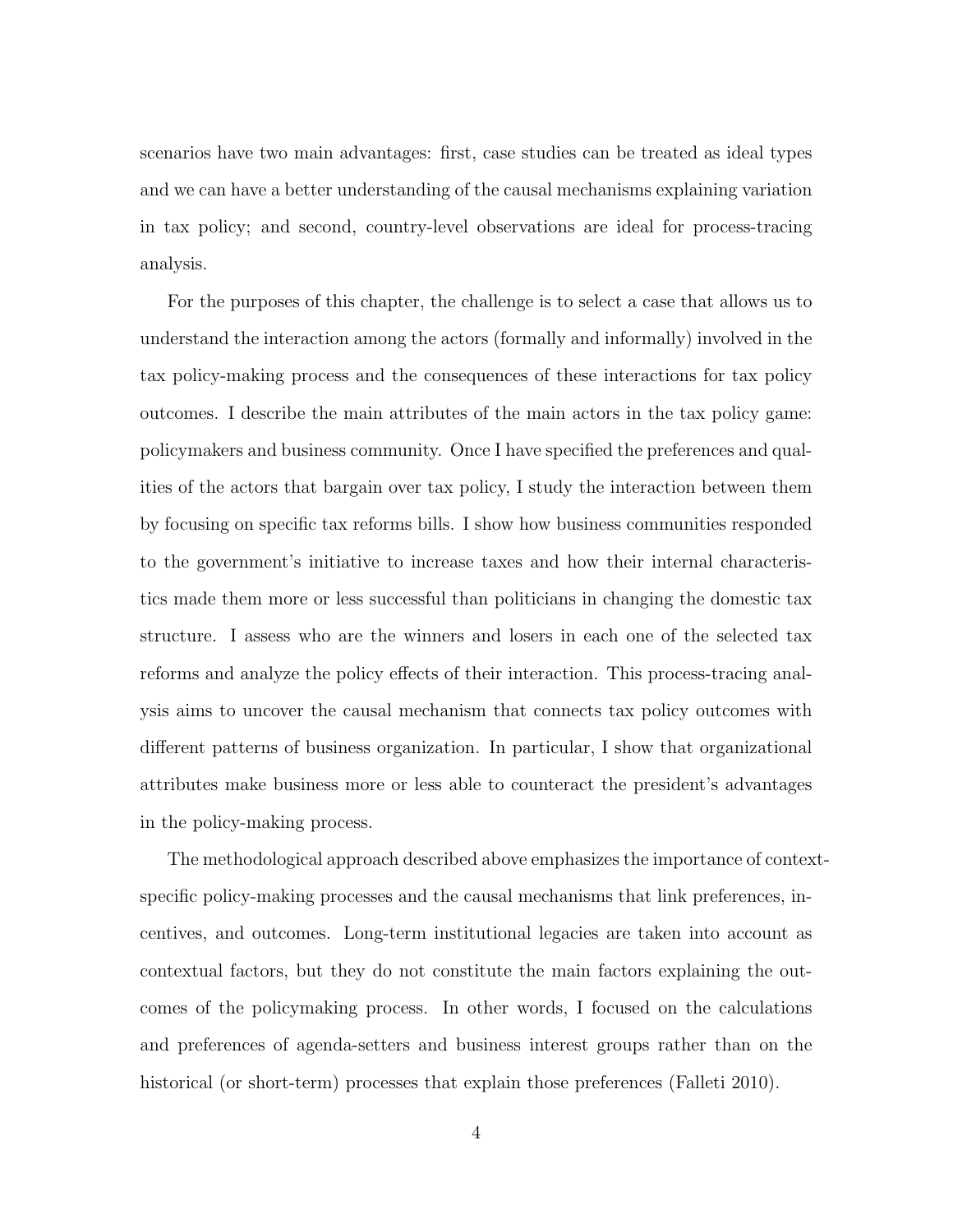Consequently, I use the case of Colombia to illustrate the effects of economic structural changes and increasing uncertainty on tax politics in Latin America. In particular, I show that whilst Colombian policymakers are relatively successful in passing tax reforms through congress, these reforms are never structural and only offer short-term solutions to palliate the constant loss of fiscal space. Tax reforms in Colombia are usually partial and limited in scope. Indeed, most of them are usually known as "quick-fix" tax reforms (*mini reformas tributarias*). I also show that these reforms are always marginal precisely because business interest groups are able to soften any proposals aimed to increase their tax burden or raise corporate taxation.

The case of Colombia is particularly interesting not only because it is one of the main economies of the region, but also because market liberalization was successfully implemented and had important consequences for the relationship between business and state. As I show in this chapter, structural economic changes promoted industrial diversification and business fragmentation, but paradoxically did not diminish business groups' capacity to shape tax policy and transfer the cost of redistribution to the middle and working class.

Colombia also offers an unparalleled case to study tax politics in Latin America because tax reforms abound but the general tax burden is still lower than the regional average, tax efficiency and equity are still unfulfilled aspirations, and tax administration problems have not been solved yet (OECD, 2015b; Bonilla et al., 2016). In some manner, Colombia represents really well contemporary policy dilemmas in the region: political fragmentation, substantial transformation of business interest groups, and constants loss of fiscal space. It is definitively a good case to help us understand why and how inequitable fiscal contracts are so persistent in the region.

This chapter is organized as follows. First, I briefly discuss the literature on business interest groups and taxation in Latin America. This literature review provides a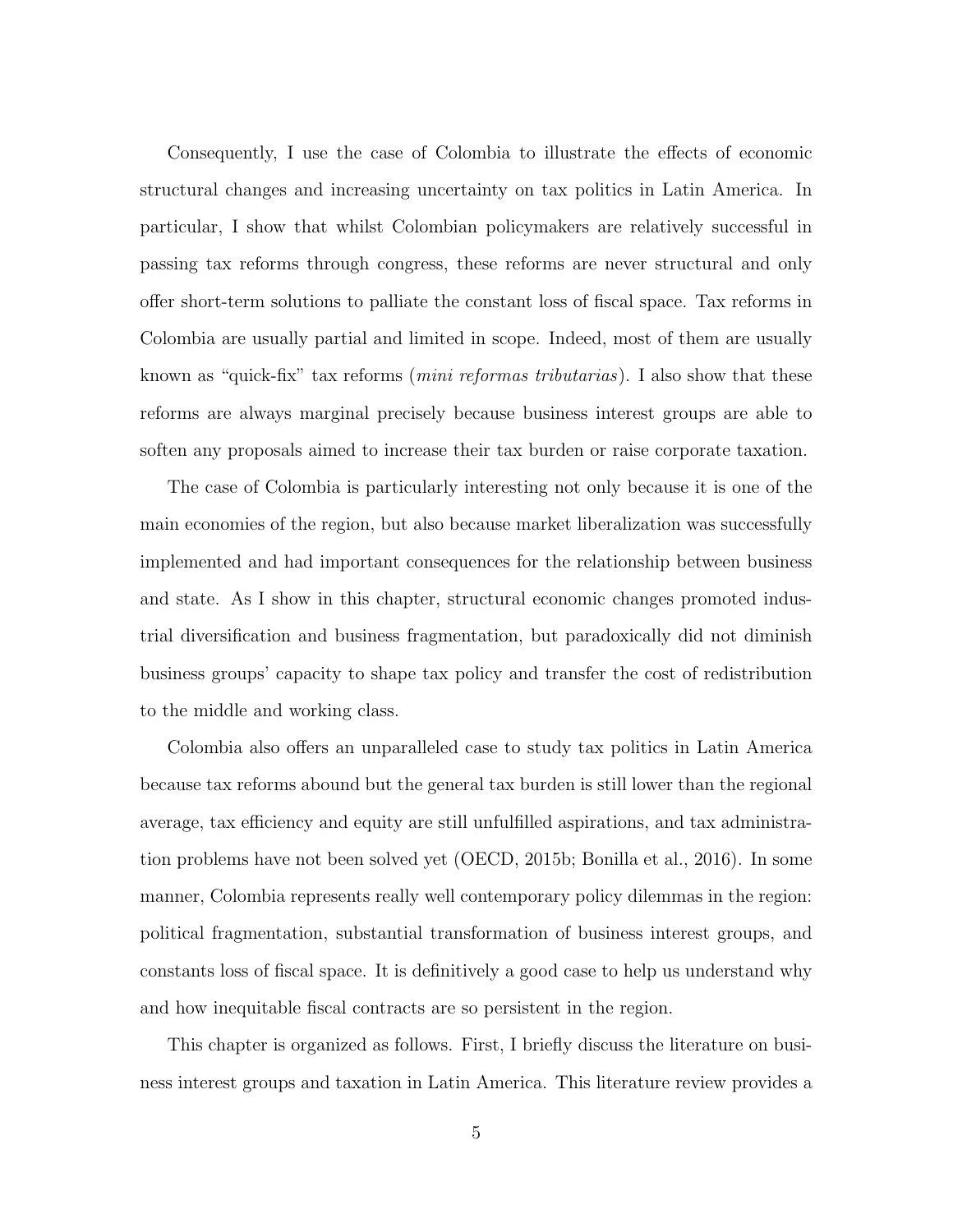general framework to understand the role of business in tax policymaking in Colombia. Second, I describe the evolution of tax policy in Colombia between 1990 and 2015. I pay special attention to the evolution of the trade-o between direct and indirect taxation. Third, I illustrate the tax policy game in Colombia by describing the main attributes and policy preferences of policymakers and business interest groups. This section briefly describes the main business associations, conglomerates, and firms that participate in tax policy debates. Fourth, I briefly illustrate the dynamics of the political game and its distributional consequences. Finally, I present some concluding remarks.

## 2 Business interest groups and tax policy

Despite their indisputable political power, literature on business interest groups in Latin America is rather limited. Seminal works in the field focused on the role of business elites in authoritarian regimes and the relationship between authoritarianism and corporatism (Malloy, 1977; Schmitter, 1974). These works understand the role of business interest groups from a structural perspective more focused on the state-business relationship and pay little attention to the politics of the policymaking process. For these scholars, the study of business interest groups was embedded in broader debates about the inherent characteristics of development in Latin America (Cardoso and Faletto, 1979; Evans, 1979).

In the 1990s, some scholars distanced themselves from these structural views and expended greater effort in the study of business elites during the regional transition to democracy and the implementation of market-friendly policies (Bartell and Payne, 1995; Durand and Silva, 1998; Kingstone, 1999; Malloy, 1977; Payne, 1994; Silva, 1998). These studies focused their attention on the strategies that busi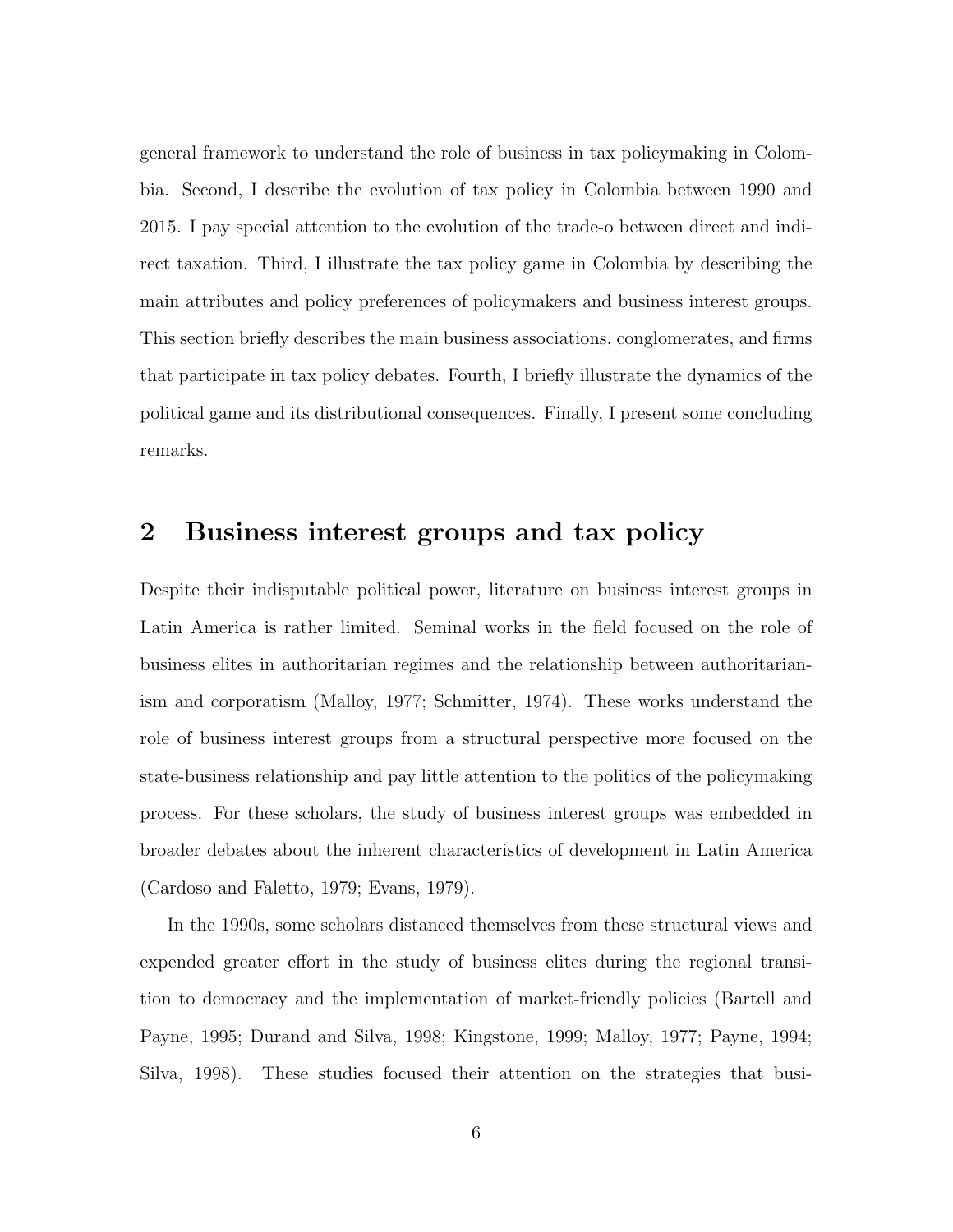ness interest groups used to navigate the recurring crises of the import-substitutionindustrialization development strategy and their capacity to adapt to democratic rule and market-friendly policies of the late twentieth century.

Other scholars have studied other aspects of business influence and their political consequences. For example, Schneider (2004) investigated different patterns of business organization and business-government relations in the twentieth century Latin America and examined the distributional consequences of those relations. From his point of view, the manner in which Latin American states organized their relations with business interest groups into more or less coordinated encompassing business associations had substantial effects on their capacity to implement effective macroeconomic policies and sector governance. Based on this assumption, Schneider has recently presented a theory about the relationship between hierarchical patterns of corporate governance and the persistent inequality trap in Latin America (Schneider, 2013).

Most recently, scholars have sought to address the particular mechanisms that business interest groups use to influence the policymaking process and the organizational factors that enable them to shape public policy. For example, Castañeda (2017) and Fairfield (2010, 2015) explain the bargaining process between Latin American governments and business interest groups that takes place when defining tax policies. They identified various sources of business political power and discussed the consequences for tax policy in the region. For example, some scholars have shown that business interest groups are usually more influential in the policymaking process if the domestic economy depends more on their performance and investment flows (Fairfield, 2015; Campello, 2015). They also predict that business interest groups will be more influential if the domestic economy is less diversified. For example, Castañeda (2017) uses data for all Latin American countries to construct a metric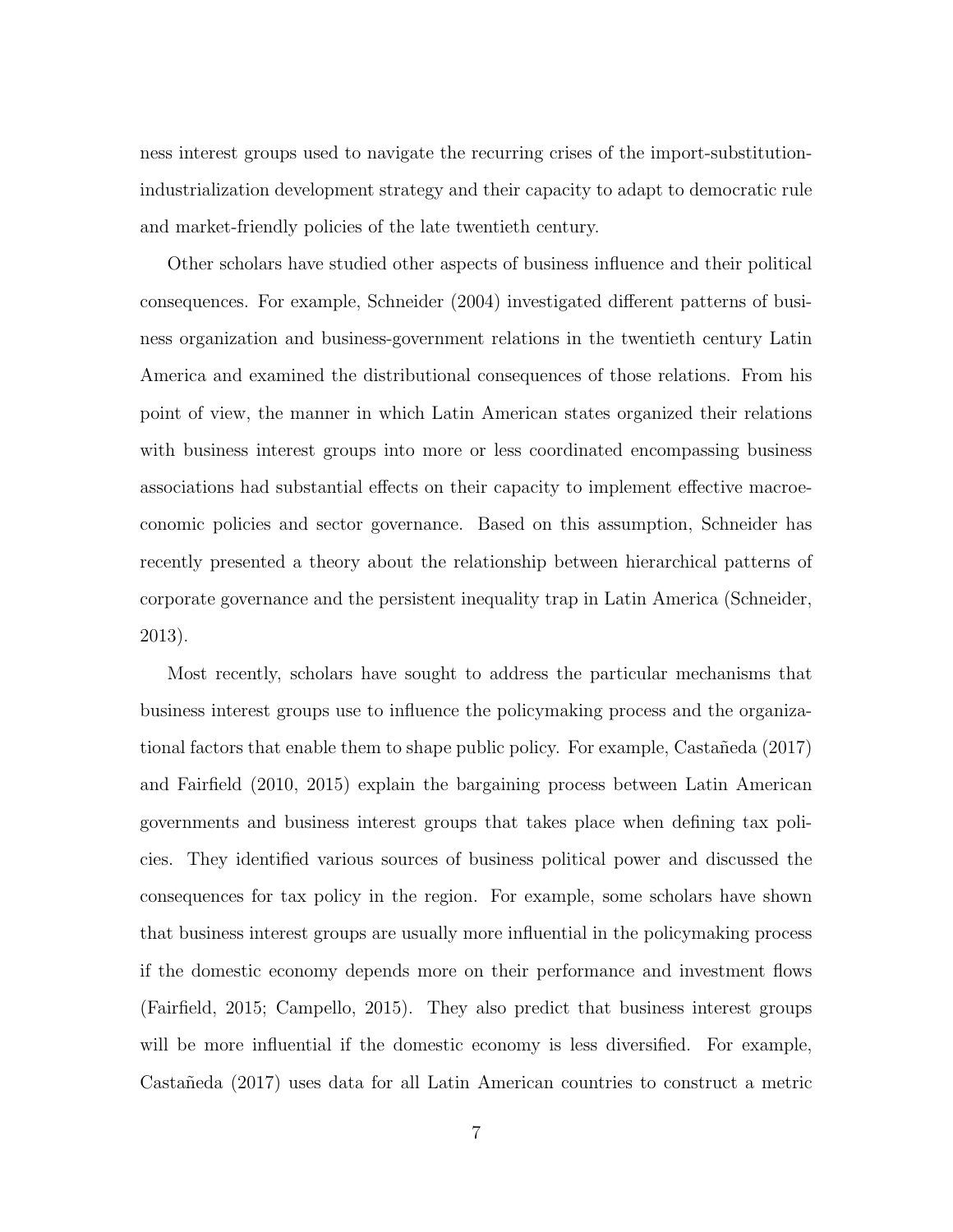of business structural power (three largest industrial sectors share as a percentage of total national production) and compares it with the degree of openness of the economy. Based on this empirical evidence, Castañeda (2017) finds out that business interest groups in the region seem to be more powerful as the industrial production is more concentrated around some few sectors, especially in those countries where trade liberalization was more gradual.

Organizational attributes are also crucial to explain business political influence. According to Schneider (2013), Fairfield (2015), and Castañeda (2017), business interest groups are influential not only because they are structurally powerful and can credibly threat economic stability, but also because they have resources and organizational capabilities to successfully participate in the policymaking process. For example, Fairfield (2015) uses the classical concept of instrumental power to understand how business interest groups make use of their resources and networks with policymakers to influence policymakers decisions. In the meantime, Castañeda (2017) focuses on the concepts of business coordination and policy integration to understand how business interest groups are more successful than policymakers in shaping the policymaking process.

From this point of view, revenue-raising tax reforms are less likely in the presence of highly coordinated and centralized business interest groups because they can reduce the influence of policymakers on tax policy (Castañeda 2017, 126). When business interest groups are well coordinated, they have political leverage and organizational resources to block tax reform bills in congress. Meanwhile, when business interest groups are not centrally coordinated or poorly integrated to policy-making forums, they will be less able to play the tax politics game and they can only reduce potential impacts on specific industries (Casta˜neda 2017, 126). In other words, centralized coordination and high levels of policy integration make business interest groups more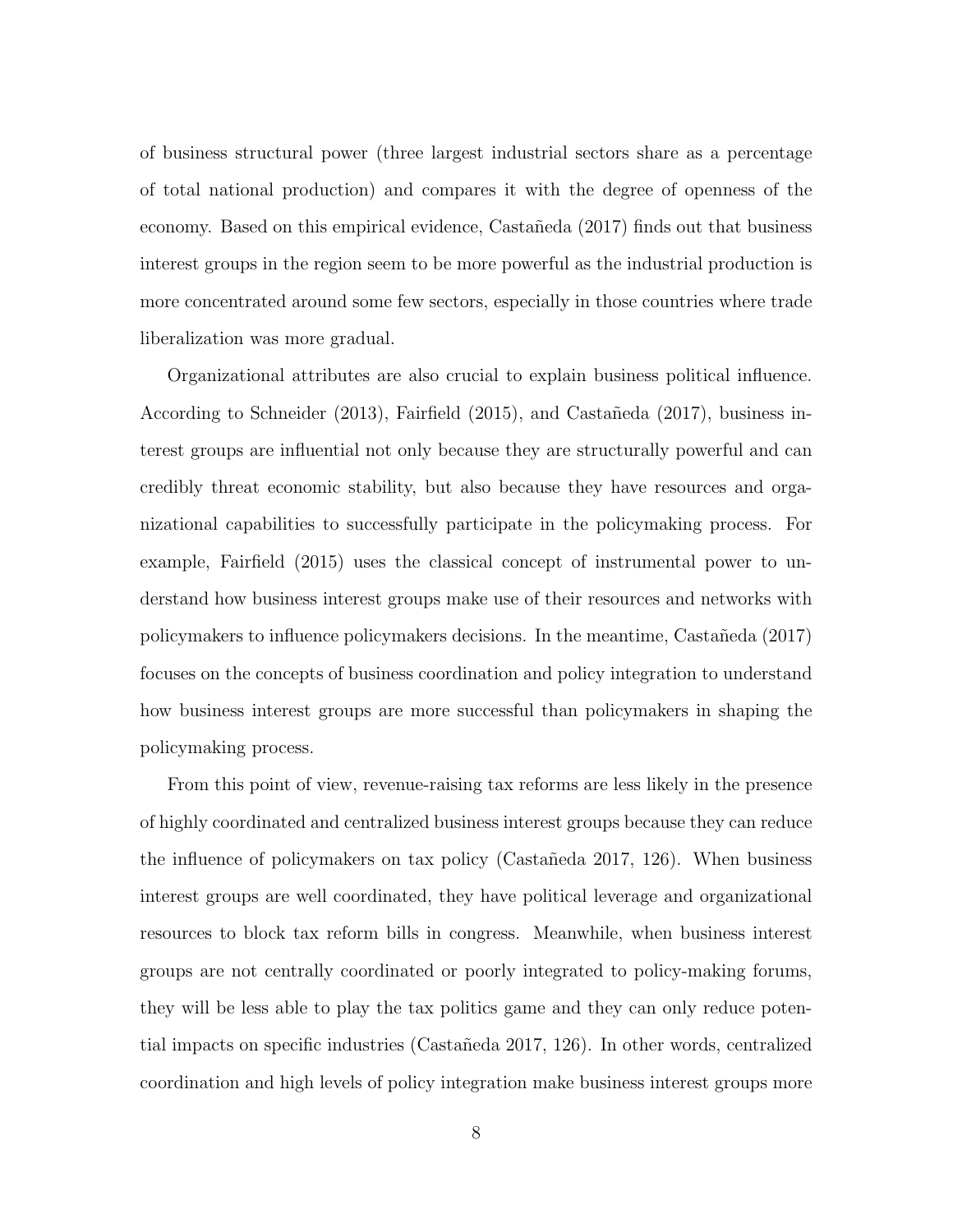influential in the tax policy-making process (Castañeda 2017). Also, the effect of business unity is magnified if there is no ideological convergence between policymakers and business interest groups (Castañeda 2017), but also if the party system is relatively unstable or fragmented (von Schiller 2016). In both cases, revenue-raising and/or progressive tax reforms are more difficult to achieve.

Therefore, based on this literature, we can analyze the main features of tax policy as the result of domestic patterns of business coordination and policymakers tax policy preferences. In the following sections, I illustrate these mechanisms using the case of Colombia. But, first, let us describe the main characteristics of the Colombian tax structure.

## 3 Tax revenue in Colombia, 1990-2015

Tax revenue in Colombia increased substantially over the past 25 years from about 10% of GDP in 1990 to 20% of GDP in 2015. However, tax revenues in Colombia are always below the regional average, which increased from about 15% of GDP in 1990 to 22% of GDP in 2015. The gap is even larger in comparison with OECD countries where average tax revenue oscillates between 32% of GDP in 1990 to 34% of GDP in 2015. In other words, tax revenue in Colombia is quite low given its level of economic development and the size of the economy (OECD, 2015a). In fact, according to the IADB, tax revenues in Colombia are around 4 percentage points of GDP below the expected level for an economy of its level of complexity and economic development (Corbacho et al., 2013).

In terms of fiscal structure, there has been a substantial trade-off between direct and indirect taxation in the past few years. While direct tax revenues decreased from 47% of total tax revenues in 1991 to about 38% in 1996, indirect taxes increased from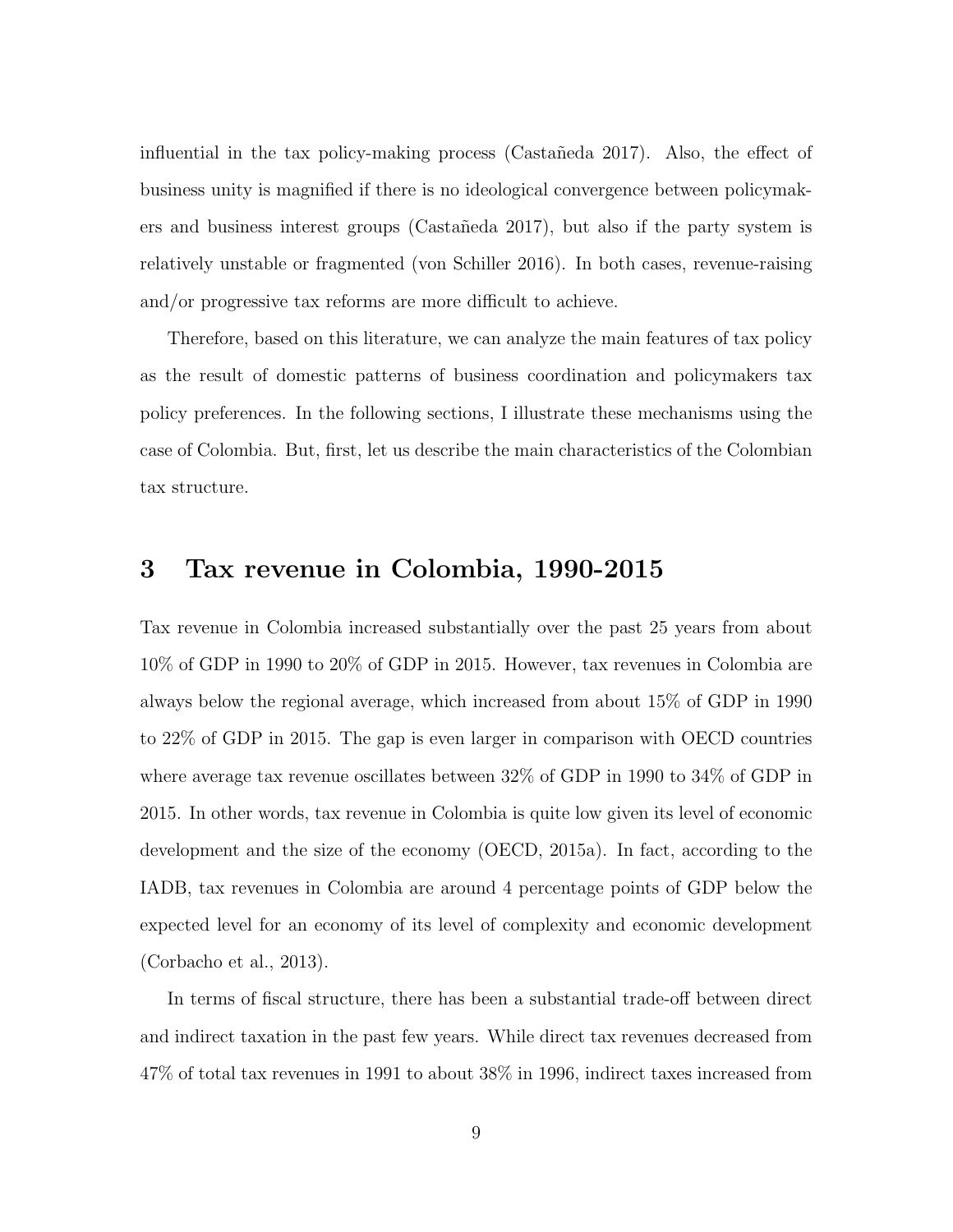50% to about 61% of total tax revenues in the same period. This trend reversed its direction for the first time in 1998-99 and then in 2008-09. In both cases, policymakers responded to negative global market conditions by increasing personal and corporate tax income rates, and by creating new taxes (e.g. wealth taxes, gasoline taxes, etc.). Consequently, the gap between direct and indirect taxation has decreased slightly, but Colombian tax structure is still quite dependent on indirect taxes (VAT and other taxes on goods and services).

For example, almost half of the central government tax revenue comes from indirect taxes. The share of VAT in total tax revenues remains stable between 1990 and 2010, and it only partially decreased in the 2010s. Certainly, VAT rates are relatively low in Colombia (at least in comparison with other countries in the region and OECD countries): there is a large amount of goods and services that are exempt and tax evasion rates are quite high (Bonilla et al., 2016, 38, 115). VAT revenues represented about half of total tax revenues in early 1990s, but their contribution has decreased since 2010 (e.g. VAT revenues were about 40% of total tax revenues in 2015). This is mainly a result of a continuous shrinking of the VAT base (Bonilla et al., 2016, 122) which has substantially reduced its levels of efficiency and productivity (Corbacho et al., 2013; Gomez Sabaini & Moran, 2014).

In the meantime, income taxes are about a third of total tax revenues and their contribution increased slightly since 2010. However, income taxation is relatively low in Colombia (at least in comparison with OECD countries) and most income taxes are levied on corporations rather than individuals (personal income taxes are only 15% of total income tax revenue). On one hand, income thresholds for personal income taxation are high: around 2.8% of the GDP per capita, in contrast with an average threshold of 0.25% of GDP in OECD countries. On the other hand, tax administration privileges payroll taxes over any expansion of personal income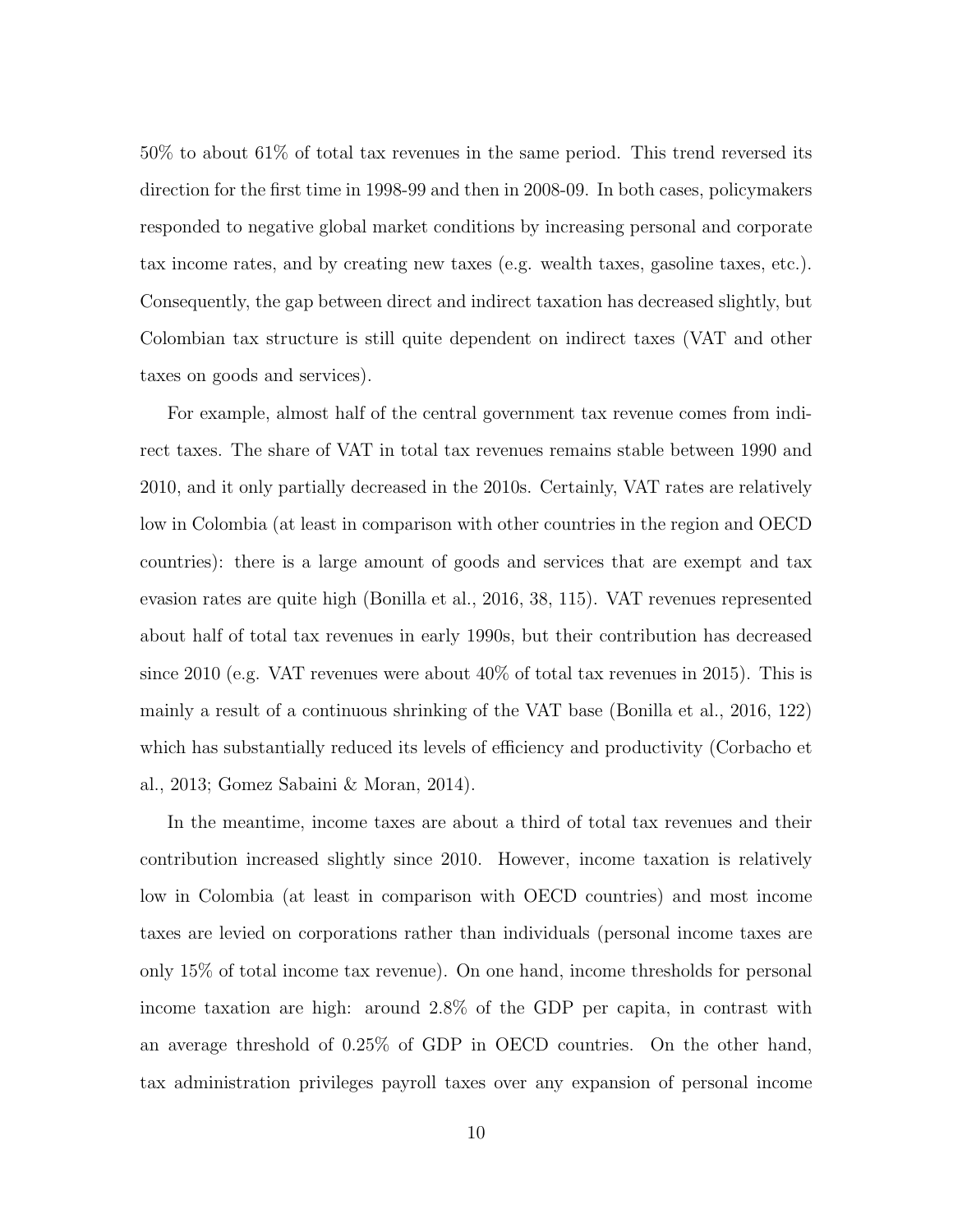tax base. Furthermore, only some few corporations paid income taxes because tax exemptions are numerous. Consequently, income taxes are increasingly paid by a small minority. Some conservative calculations indicate that income tax exemptions could represent about 0.5% of the GDP in 2015 (Bonilla et al., 2016, 56).

Income taxation in Colombia is not only inefficient; it is also quite unfair. The effective tax rate on the top  $1\%$  of earners is only  $11\%$ , which was the average minimum personal income tax rate in OECD countries in 2014 (Alvaredo  $&$  Londoño, 2013; Bonilla et al., 2016). The marginal corporate tax rate remained almost constant since 1990 at 30% of net profits, it increased to 35% of net profits in 1997, then again in 2003 to 38.5% in 2003 to pay for president Uribe's national security strategy (Flores-Macias, 2014), and it was finally reduced to 33% in 2006 during Uribe's second term. Top corporate income tax rates were increased by the Santos administration to 38% in 2014. Meanwhile, VAT rates increased steadily since the late 1980s up to a 16% rate in 1996 and remained constant until the 2016 tax reform when general rate was raised to 19%.

These data seem to suggest that tax burden was higher on consumers during the years of the structural adjustment, and then corporate and individual income taxes increased slightly. However, empirical data shows that this observation is actually incorrect. On one hand, corporate tax rates increased after 1997, but all tax reforms implemented after the financial crisis in 1998 introduced numerous tax exemptions that mostly benefit corporations and affluent Colombians. On the other hand, the VAT rate remained constant almost constant between 1997 and 2015, but the VAT base was sequentially extended to goods and services that were not traditionally subject of taxes like food, medicine, or books.

In the meantime, the national tax agency also improved its administrative capacity to collect VAT and its enforcement capacity to punish VAT evasion. In other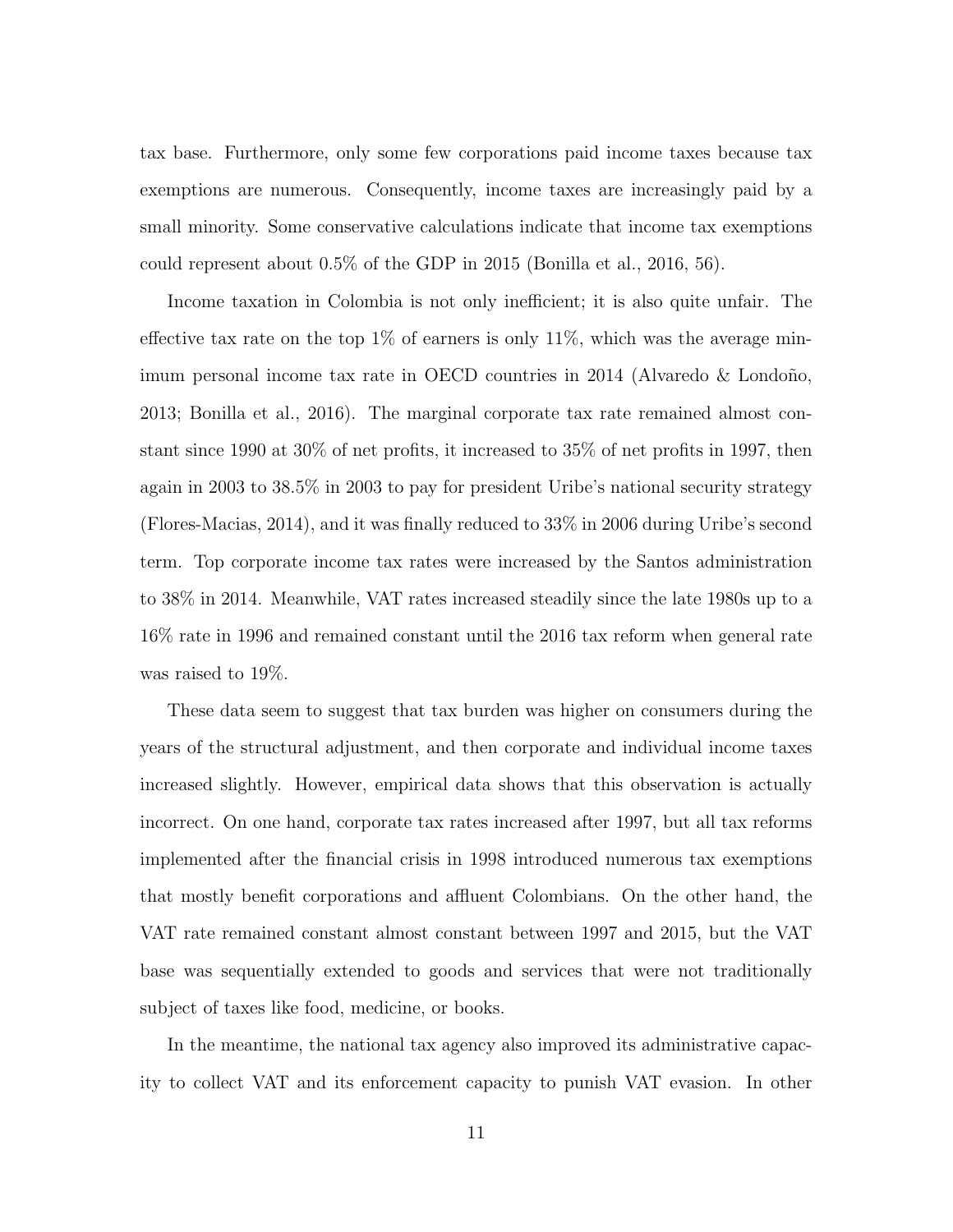words, more poor and middle class individuals were caught in the tax net via indirect taxation, while income tax base narrowed down.



Figure 1: Colombia: Top 1% Income Shares 1990-2012

The narrowing of the income tax base reflects failures of the tax policy (e.g. proliferation of tax exemptions) and has strong consequences for income redistribution. For example, Figure 1 shows that there has been no progress in income redistribution in Colombia: top 1% income share is equal than 25 years ago. But most importantly, Figure 1 also shows that tax policy in Colombia is completely ineffective as redistribution tool: the difference between top 1% income shares before and after taxes is almost none.

The gap between direct and indirect tax revenues seems to shrank not as a result of serious improvements in tax efficiency or fairness, but as an unexpected consequence of favorable macroeconomic conditions (which always have a positive effect on direct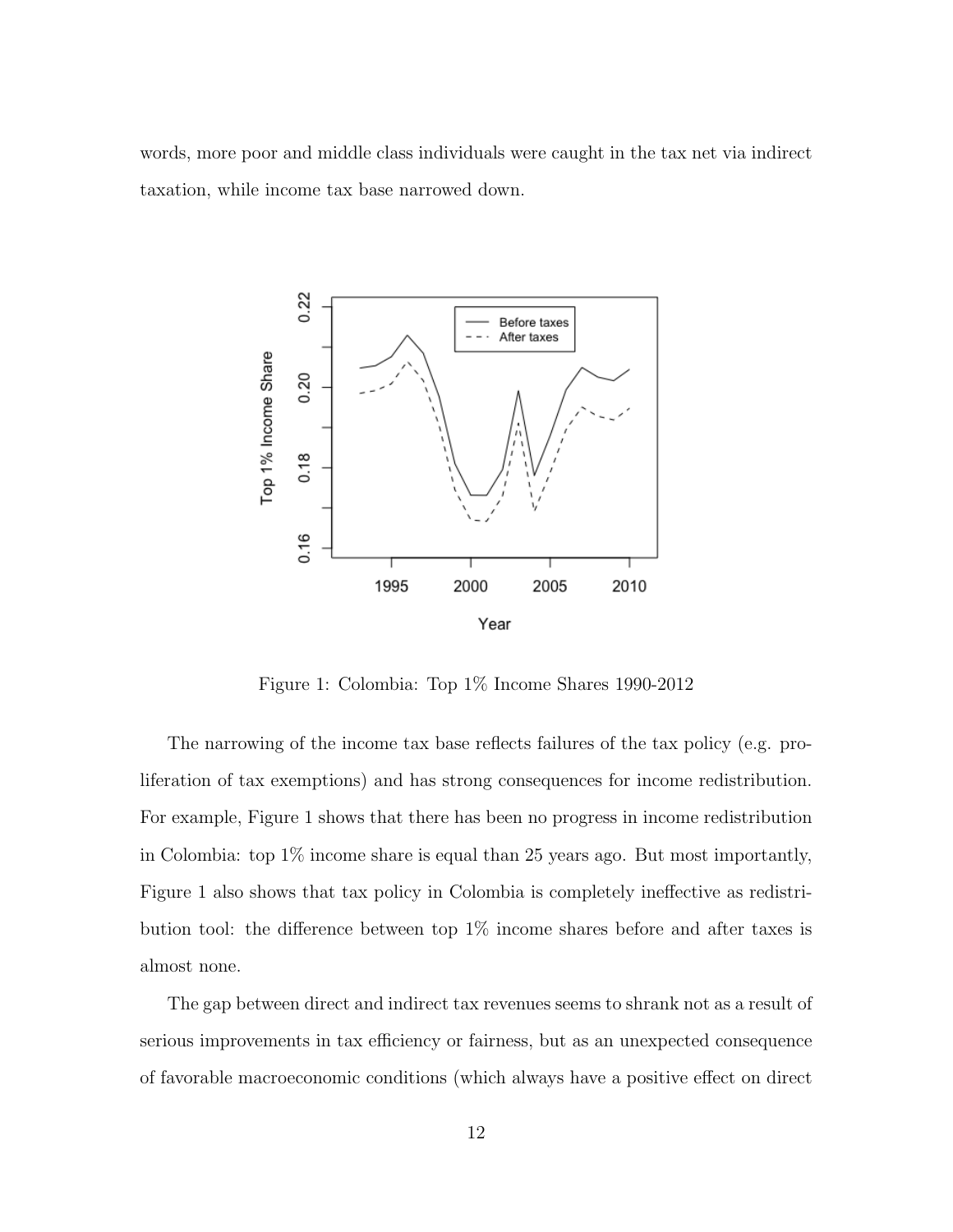tax revenues) and an increasing (but veiled) pressure on consumers and the middle class. A detailed description of the numerous tax reforms implanted in the past two decades provides strong evidence for this argument.

### 4 Tax reforms in Colombia 1990-2016

Table 1 describes tax reforms implemented in Colombia between 1990 and 2016. In the past 25 years, every president in Colombia implemented at least two tax reforms during their time in office. However, none of these reforms could be classified as a structural or an efficiency-oriented tax reform. Most of them only introduced small changes to the tax structure: small tax rate changes, tax base expansions, implementation of new taxes (e.g. financial transactions tax), or tax administration reforms. One could classify all these reforms as "piecemeal" or "quick-fix" tax reforms only aimed to increase tax revenue in the short-run (Olivera et al., 2010).

The recent evolution of the value-added taxes illustrates quite well the attributes of these "quick-fix" reforms. The VAT was adopted in Colombia in the 1970s to pay for subnational governments expenditures. After the implementation of marketfriendly reforms, the VAT became one of the most important sources of tax revenue for the Colombian government. Consequently, it is not surprising that most of the tax reforms implemented since 1990 were aimed to modify VAT rates or extend its tax base (see Table 1).

VAT rates increased from 10% to 12% in 1990, from 12% to 14% in 1992, raised again from 14% to 16% in 1995, and increased to 19% in 2016. Between 1995 and 2016, most changes were rather focused on the lists of items that are subject to VAT. Vehicles, communications, hotels, and air transportation are subject to VAT since 1990; alcoholic beverages (except beer) since 1992; cigarettes since 2000; beer since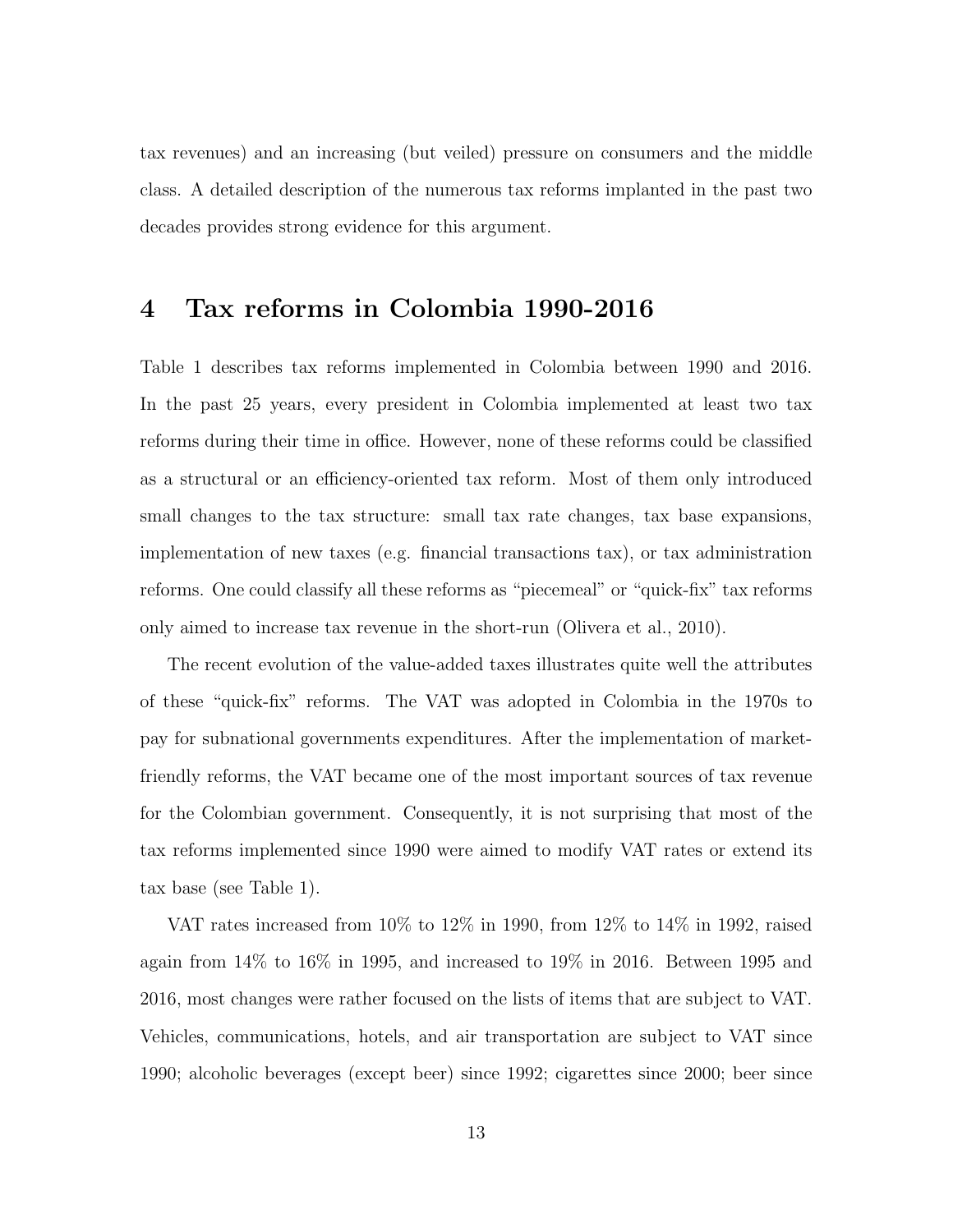| $\operatorname{Year}$ | Government | Law              | Modifications                                                                                                                     |
|-----------------------|------------|------------------|-----------------------------------------------------------------------------------------------------------------------------------|
|                       |            |                  |                                                                                                                                   |
| 1990                  | Gaviria    | Law 49 1990      | VAT basic rate increased from $10\%$ to $12\%$ ; tax exemptions                                                                   |
| 1992                  | Gaviria    | Law 6 1992       | reduced; administrative reform<br>VAT rate increased from 12% to 14%; some goods excluded                                         |
|                       |            |                  | from VAT (i.e. basic consumer basket and some agricultural                                                                        |
|                       |            |                  | equipment not produced in the country); income tax rate in-                                                                       |
|                       |            |                  | creased to 37.5%; VAT on capital goods deductible (shift from                                                                     |
|                       |            |                  | income to consumption VAT)                                                                                                        |
| 1995                  | Samper     | Law 223 1995     | Income tax rate reduced to $35\%$ ; VAT rate increased to $16\%$ ;                                                                |
|                       |            |                  | reduced exemptions for income tax and VAT; strengthened                                                                           |
|                       |            |                  | the minimum presumptive income tax regime; tax treatment                                                                          |
|                       |            |                  | of commercial leasing defined; capital losses deduction against                                                                   |
|                       |            |                  | capital gains tax                                                                                                                 |
| 1997                  | Samper     | Law $383/1997$   | Foreign investment and academic research incentives created                                                                       |
| 1997                  | Samper     | Decree $81/1997$ | External financing tax created; Stamp tax increased from<br>$0.5\%$ to $1\%$                                                      |
| 1998                  | Pastrana   | Law $488/1998$   | Broadening corporate income tax base                                                                                              |
| 1998                  | Pastrana   | Decree 2331/1998 | Broadening VAT base; VAT tax rate reduced to 15%; financial                                                                       |
|                       |            |                  | transactions tax created at a rate of 2 per thousand                                                                              |
| 2000                  | Pastrana   | Law $633/2000$   | Broadening VAT base; financial transactions tax rate in-                                                                          |
|                       |            |                  | creased from 2 to 3 per thousand                                                                                                  |
| 2002                  | Uribe      | Decree 838/2002  | VAT base expansion; net wealth tax created: 1.2% of wealth                                                                        |
|                       |            |                  | to be paid once (the so-called "war tax")                                                                                         |
| 2002                  | Uribe      | Law 788/2002     | Income tax rate increased to 38.5%; broadening VAT base;                                                                          |
|                       |            |                  | new sanctions for tax evasion established; new exemptions for                                                                     |
| 2003                  | Uribe      | Law $863/2003$   | specific economic activities                                                                                                      |
|                       |            |                  | Financial transactions tax rate increased from 3 to 4 per thou-<br>sand; net wealth tax re-established ("war tax II"); tax deduc- |
|                       |            |                  | tions to attract investment established                                                                                           |
| 2005                  | Uribe      | Law $1004/2005$  | Corporate income tax rate reduced to $15\%$ for firms in free                                                                     |
|                       |            |                  | trade zones                                                                                                                       |
| 2006                  | Uribe      | Law $1111/2006$  | Decreased income tax rates from $35\%$ in 2006 to $34\%$ in 2007                                                                  |
|                       |            |                  | and to 33% in 2008; eliminated dividend tax on non-residents;                                                                     |
|                       |            |                  | financial transaction tax made permanent                                                                                          |
| 2012                  | Santos     | Law $1607/2012$  | Reduced Corporate Income Tax rate from 33% to 25%; re-                                                                            |
|                       |            |                  | duced capital gains tax rate from $33\%$ to $10\%$ ; introduced a                                                                 |
|                       |            |                  | new 8% income tax on equity ("fairness tax"); simplify VAT                                                                        |
|                       |            |                  | rates to a three-level system: $0\%, 5\%$ and $16\%$ ; broadening<br>VAT base                                                     |
| 2014                  | Santos     | Law 1739/2014    | Changes in temporary net wealth tax rate; extended new in-                                                                        |
|                       |            |                  | come tax on equity until 2018 and increased rate to $9\%$ ; new                                                                   |
|                       |            |                  | income tax exemptions; tax amnesty                                                                                                |
| 2016                  | Santos     | Law $1819/2016$  | Elimination income tax on equity (CREE); Corporate Income                                                                         |
|                       |            |                  | Tax rate increases from $25\%$ to $34\%$ and it is scheduled to                                                                   |
|                       |            |                  | decrease to 33% in 2018; Increase to CIT rates in free trade                                                                      |
|                       |            |                  | zones from $15\%$ to $20\%$ ; New $5\%$ income tax withholding on                                                                 |
|                       |            |                  | dividends; Financial transactions tax $(0.4\%)$ becomes perma-                                                                    |
|                       |            |                  | nent; VAT general rate increases form $16\%$ to $19\%$ and its                                                                    |
|                       |            |                  | bases was expanded                                                                                                                |

Table 1: Tax reforms in Colombia 1990-2016

Source: PwC Tax Insights from International Tax Services, several years.

2003 (with preferential rates); and security services since 2012. The list of non-taxable items grew substantially since 2000s to include food, raw materials, medical services, public transportation, and public utilities, among others (WB, 2012; Bonilla et al.,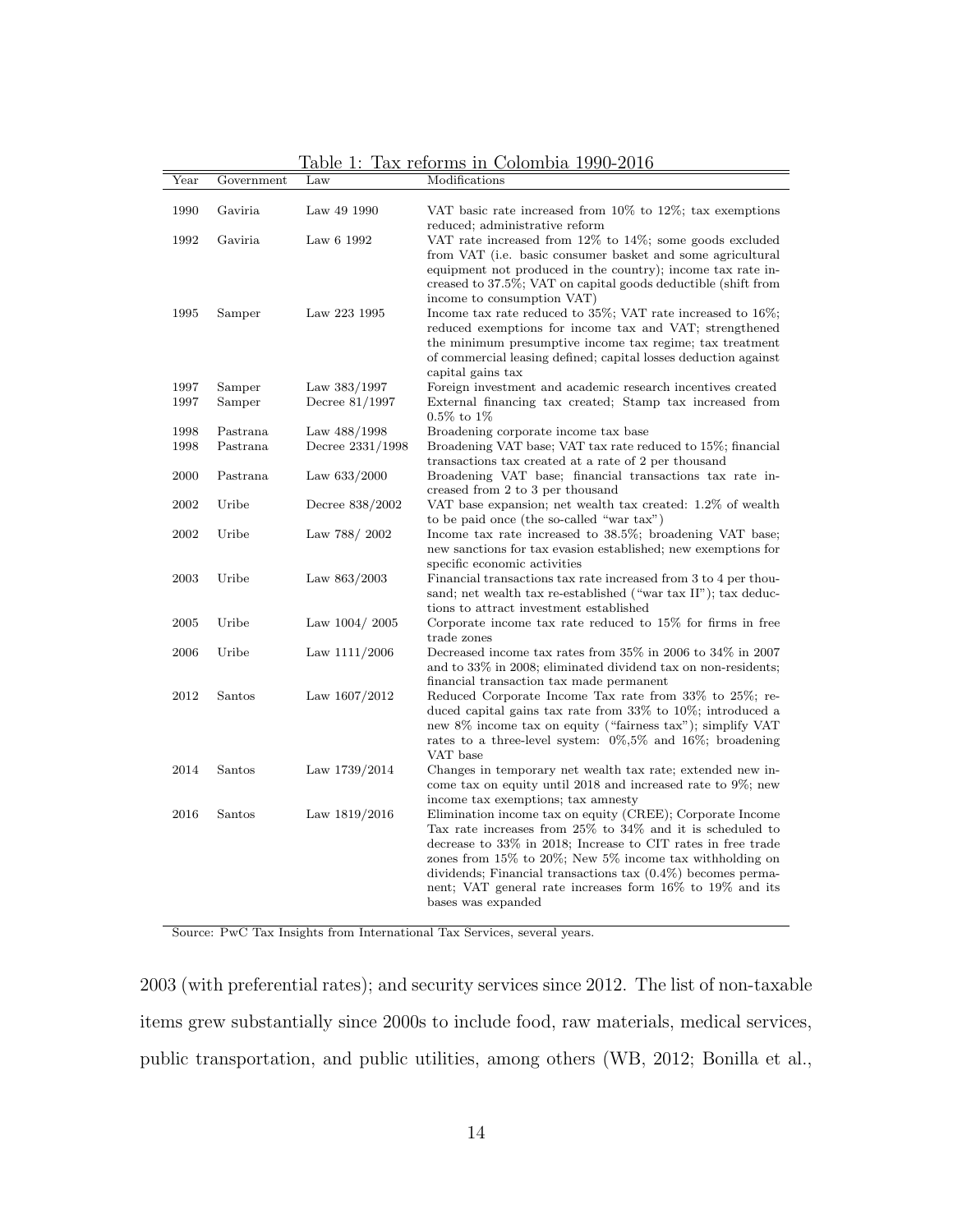2016).

Unsurprisingly, tax policy debates in Colombia usually focus on VAT exemptions and preferential rates, and it is not uncommon to observe sectoral business associations lobbying for VAT exemptions for their products or for industrial sectors that supply them with raw materials.

Table 1 also illustrates the evolution of income taxation between 1990 and 2016. First of all, one can observe that no major changes were made to personal income taxation before 1998. Tax reforms in 1990, 1992, and 1995 only modified tax rates minimally or established new tax credits for donations and investment in strategic sectors. For example, Gaviria's administration increased top marginal income tax rates from 35% to 37.5% in 1992, but this change was reversed by President Samper in 1995. Major changes were made in the late 1990s and the 2000s. In 1998, personal income tax base was extended and several exemptions and deductions were eliminated. Top marginal tax rate was increased to 38.5% in 2002 and new anti-evasion policies were announced. These changes were adopted as part of the government's response to the global financial crisis in 1998 (Sanchez & Espinosa, 2005). Limited access to international financial markets, deterioration of social conditions, and growing unemployment rates demanded major fiscal efforts that could not being afforded by taxing working and middle classes only. Under these new circumstances, increasing direct taxation seemed unavoidable and conservative governments responded consistently (Sanchez & Espinosa, 2005).

However, high income tax rates did not last long. In 2003, Uribe's government announced numerous tax deductions and exemptions for investment in strategic sectors. In 2006, income tax rate was reduced to 35% and Congress approved a gradual reduction from 35% in 2006 to 33% in 2008. In other words, Uribe's government temporary increase tax pressure on personal and corporate income taxation for economic recov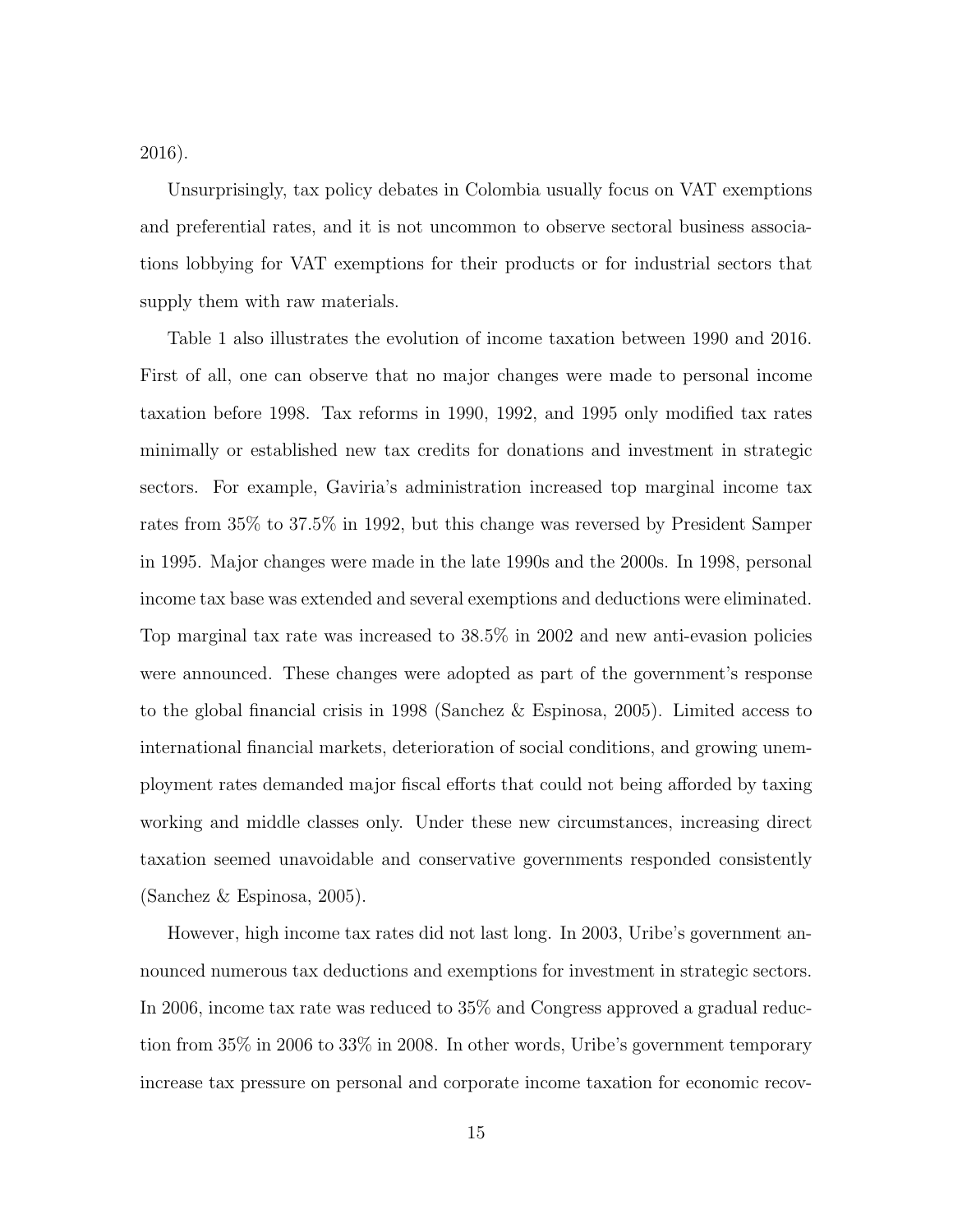ery purposes, and then such pressure was gradually reduced once the crisis was over and the country (like most of its neighbors) entered into a new, almost unexpected path of economic prosperity. This additional tax effort also contributed to finance the national security strategy aimed to military defeat leftist guerrillas (Flores-Macias, 2014). In 2012, Santos administration implemented new reforms aimed to reduce personal income rates from 33% to 25% and created an additional income tax  $(Im$ puesto Minimo Alternativo Nacional) for taxpayers that receive net salaries greater than US\$1,800/month.

Like in the case of VAT, tax reforms have mostly changed income tax base rather than rates. In other words, introducing tax deductions and exemptions is more common than creating new tax credits. The case of corporate income taxation is quite illustrative. A number of tax deductions for investment in scientific research were approved in 1992. Tax exemptions were created for foreign investment funds, non-profit organizations, educational institutions, religious organizations, and political parties in 1995. Corporate income tax base was extended and maximum rate was raised from 30% to 35% as part of the 1998 austerity plan. The 1998 tax reform also included generous tax deductions for "job creators." Uribe administration established a net wealth tax of 1.2% on individual property and increased corporate income tax rate to 38.5% of net profits in 2002. However, the main purpose of his first tax reform was to establish numerous tax exemptions for palm oil production, foreign direct investment, and free trade zones. In his second term in office, Uribe reduced corporate tax rate to 33% and temporary tax exemptions were permanently included in the tax structure. As mentioned above, president Santos also reduced the top corporate tax rate from 33% to 25% in 2012. Observe that lower corporate income tax rates were usually compensated with the adoption of new, temporary taxes that were presented to the public opinion as distributive fiscal tools, but actually had quite regressive effects on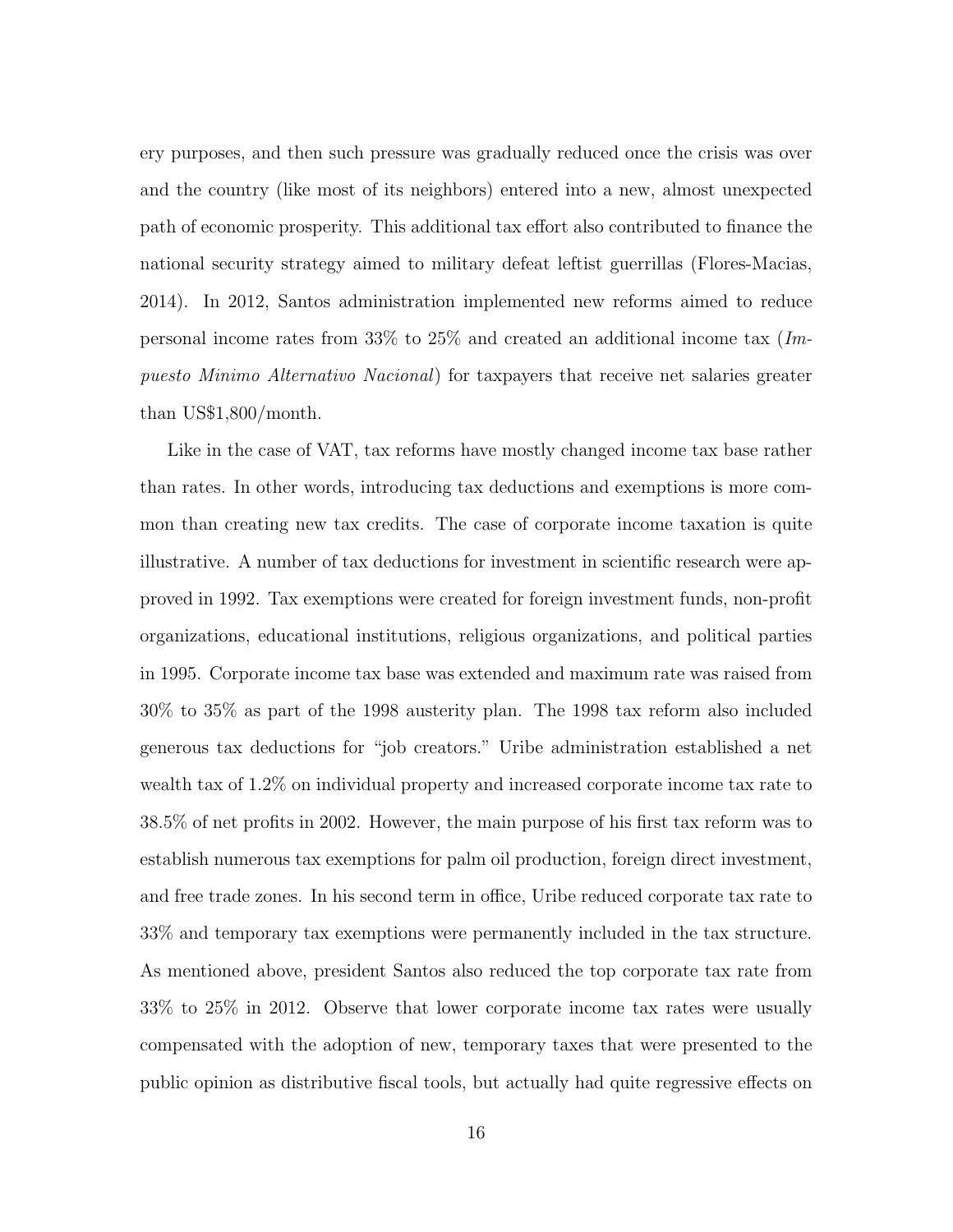small business and the middle class (e.g. financial transactions tax, net wealth tax or "war tax", or "equity tax").

The examples above show that tax reforms in Colombia are not only quite frequent but they are also biased towards indirect taxation and introduce significant distortions in personal and corporate income taxation. The main consequence of this policy bias is that tax burden shifted to the middle and lower class. In other words, the Colombian tax system is not only inefficient (tax revenues are relatively low), but it also upside down and unfair with poor people and middle classes paying more and rich people and corporations paying less (see Figure 1).

# 5 Business groups, policymakers, and unequal fiscal contracts

Why is Colombian tax system upside down? Fiscal policy in Colombia is inefficient and unfair because, whilst Colombian policymakers are relatively successful in passing tax reforms, these reforms are usually conceived as short-term policies to palliate the persistent loss of fiscal space and not as structural policies aimed to support countercyclical fiscal policies and reduce inequality. In the section above, I show that tax reforms in Colombia are usually partial and limited in scope. In this section, I argue that these reforms are partial and limited because business interest groups in Colombia have been able to soften any proposals aimed to increase their tax burden. In other words, tax politics does not promote tax efficiency or fairness. Thus, in order to understand the distributional consequences of tax politics in Colombia, we need to have a clear idea of policymakers and business interest groups policy preferences and how they interact to each other in the policymaking process.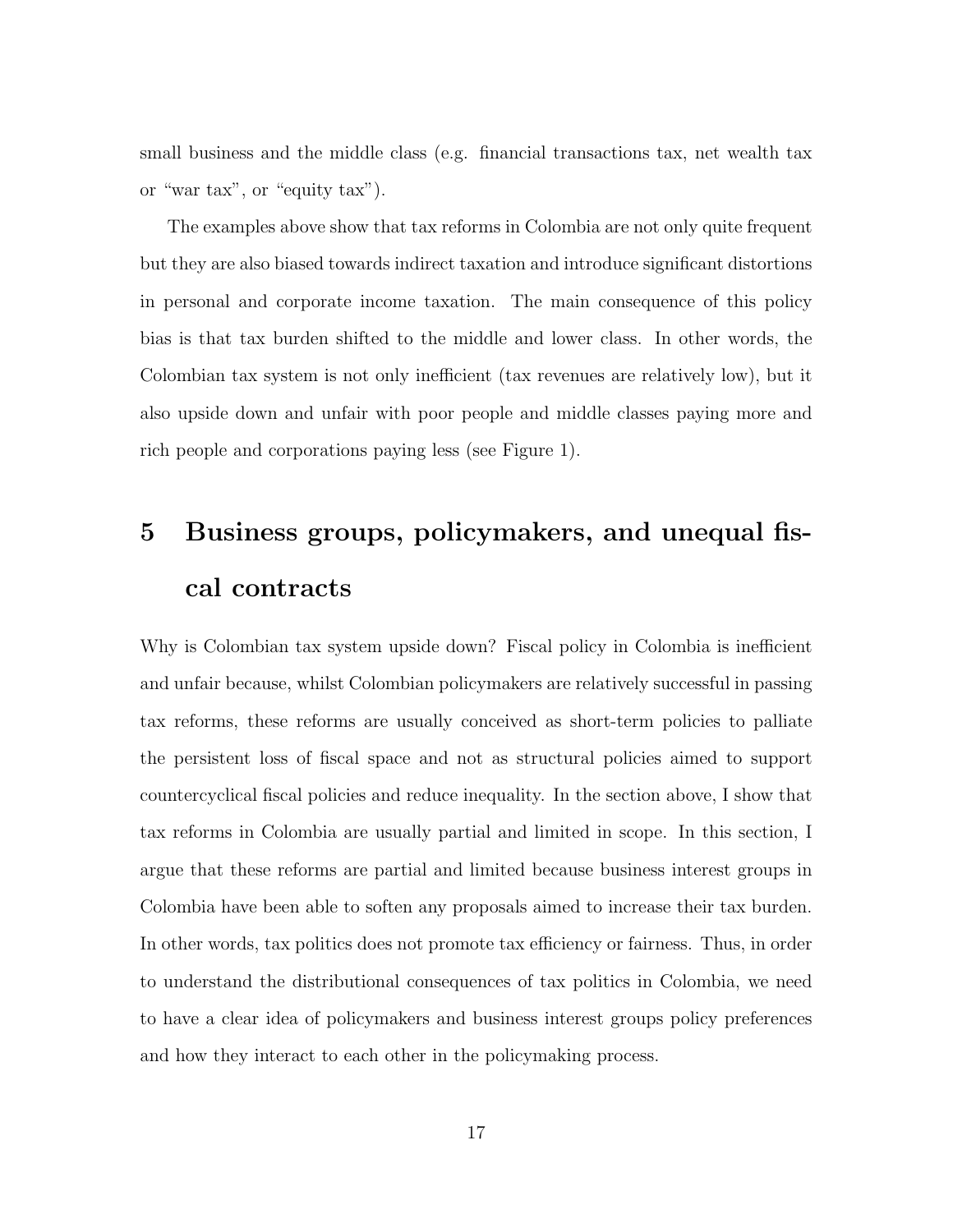### 5.1 Policymakers

The policy preferences of policymakers are the first entry point to tax politics in Colombia. We could reasonably contend that no matter their partisan allegiances or their ideological agendas, policymakers in Colombia usually prefer to increase fiscal revenues rather than cutting government expenditures.

Table 2 describes Colombian presidents' ideology and partisan powers (i.e. size of their legislative coalitions) between 1990 and 2016. During this period, most of the presidents and the members of the economic cabinet were somewhat affiliated to either the liberal or the conservative party (or political movements closely associated to these parties). They could be certainly classified as center-right or right-leaning politicians.

Data presented in table 2 also suggest that their fiscal policy preferences are not correlated to their ideological or partisan affiliations. Recent presidents were somewhat affiliated to the two traditional parties: liberal and conservative. Cesar Gaviria (1990-1994), Ernesto Samper (1994-1998), and Juan Santos (2010-2014) are important figures within the Liberal Party. Meanwhile, Andres Pastrana (1998-2002) and Alvaro Uribe (2002-2010) are somewhat connected to the Conservative Party. Ideological distinctions between both parties (Liberal and Conservative) were relative clear before the late 1950s, but they practically disappeared after three decades of power-sharing democracy - the so-called Frente Nacional (Hartlyn, 1988) and decades of electoral fragmentation made ideological differences disappear (Dargent & Munoz, 2011).

Political economy scholars suggest that right-leaning politicians are more prone to fiscal discipline, and more willing to reduce expenditures and taxes (Alesina et al., 1992; Alesina & Rosenthal, 1995). However, this is not the case for right-leaning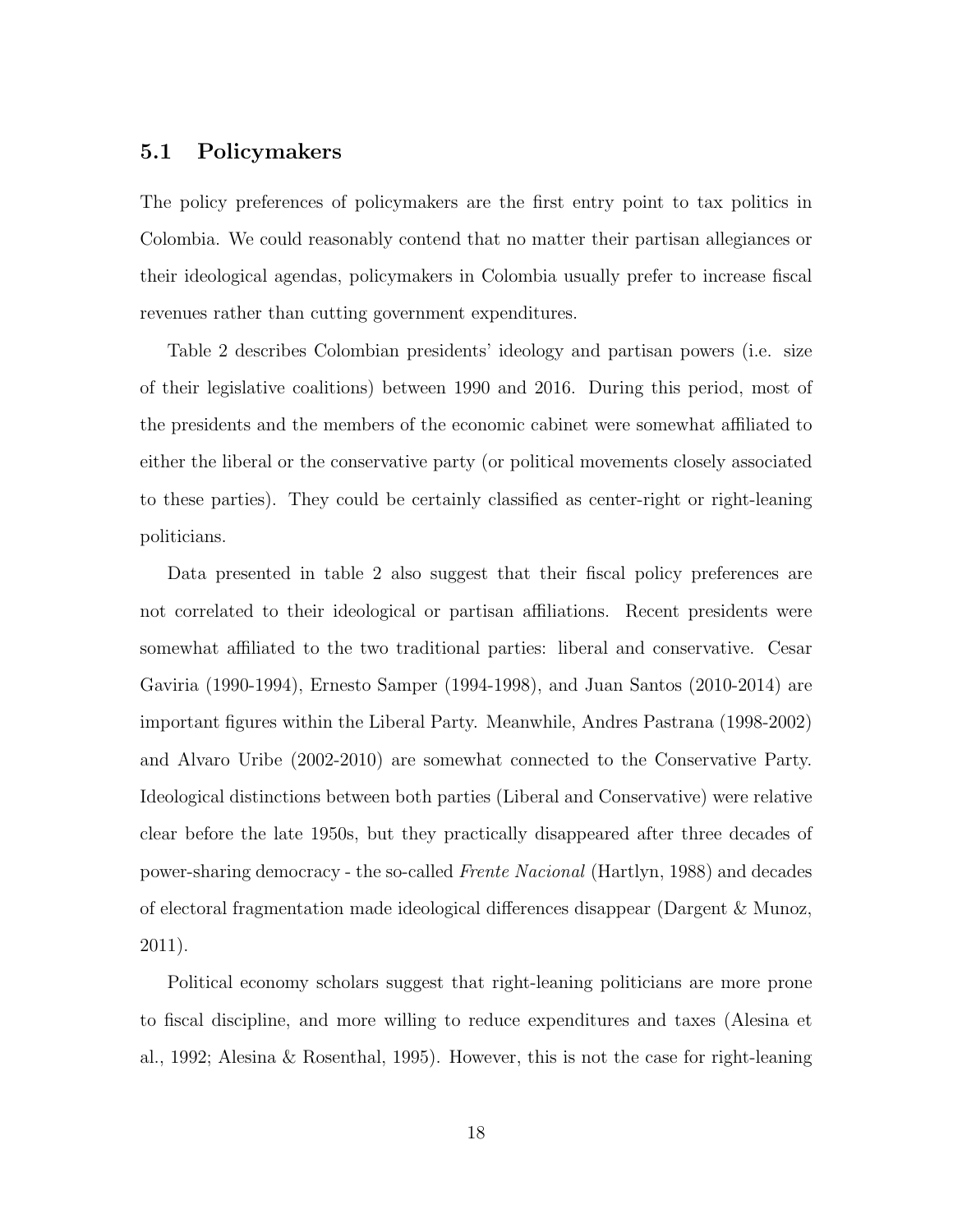| Term      | President      | Party            | Ideology     | $\overline{\text{Partisan power}}^*$ |
|-----------|----------------|------------------|--------------|--------------------------------------|
| 1990-1994 | <b>Gaviria</b> | Liberal          | Center-right | Fairly strong                        |
| 1994-1998 | Samper         | Liberal          | Center-right | Fairly strong                        |
| 1998-2002 | Pastrana       | Conservative     | Right        | Weak                                 |
| 2002-2006 | Uribe          | Primero Colombia | Right        | Strong                               |
| 2006-2010 | Uribe          | Primero Colombia | Right        | Strong                               |
| 2010-2014 | <b>Santos</b>  | Unidad Nacional  | Center-right | Strong                               |
| 2014-2016 | Santos         | Unidad Nacional  | Center-right | Strong                               |

Table 2: Colombia: president's ideology and partisan power, 1990-2016

\*Size of the government coalition. Source: (?)

politicians in Colombia (and arguably in Latin America). Fiscal conservatism is not an essential part of the rightist political discourse or its policy version in Colombia. Indeed, in contexts of fiscal stress, they usually prefer to increase taxes rather than adopt radical programs of spending reduction. The explanation is rather simple. On one hand, there are no political incentives to praise fiscal conservatism because there are no challengers (with real chances of getting elected) credibly promising austerity. On the other hand, Colombian rightist politicians can easily claim credit for the implementation of a number of social and poverty alleviation programs (Gonzalez, 2011; Baez et al., 2012), so they have strong incentives to increase public spending.

So, if they have similar preferences regarding public spending, are their tax policy preferences any different? They are indeed. In fact, one can distinguish among them by their preferences about taxation. All of them seem to prefer raising revenues as the best fiscal-reduction policy tool, but some are more concerned about tax efficiency while others are more worried about equity. The first group is more concerned about the effect of taxation on productivity and competitiveness. From this perspective, the purpose of any tax reforms should be always consistent with the economic principle of promoting and protecting domestic and foreign investment. Then, tax reforms should be focused on reducing direct taxation and increase indirect taxes. The second group is more concerned about the effects of taxation on inequality (at least, they frame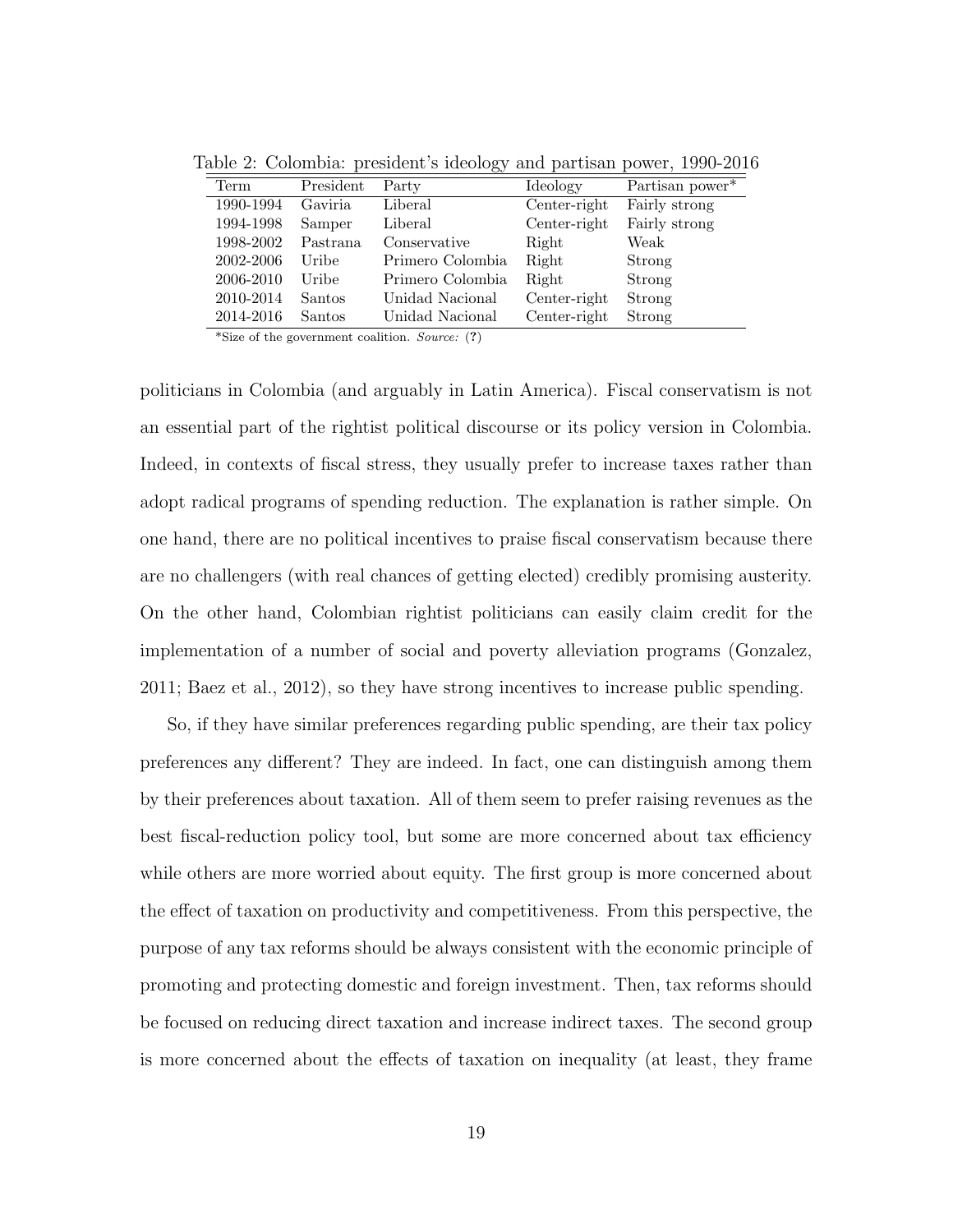their attempts to reform the tax structure as policies to reduce inequality). Then, tax reforms should focus on the negative impact of indirect taxation on redistribution and collect more direct taxes.

Unfortunately, research on policymakers tax policy preferences in Latin America is only an emergent field of research (Castañeda, 2017; Stein & Caro, 2017). Therefore, we need to assume that partisan cues are enough to fully identify policymakers' preferences.

### 5.2 Business interest groups

The theoretical framework presented in section 2 suggests that business power can be understood as a combination of structural and organization (instrumental) power. Based on this framework, one can describe business interest groups political power in Colombia.

First of all, on can observe that economic openness increased substantially in Colombia, especially in the 2000s when trade liberalization seemed more consolidated and the government made substantial efforts to build new trade partnerships with other Latin American countries, China, and the United States (Ramirez, 2005). However, higher levels of trade openness did not necessarily translate into higher levels of industrial diversification. The economy became more open to external trade, but domestic industrial structure remained quite concentrated. In other words, economic liberalization did not necessarily translate into industrial transformation, and it only changed ownership patterns at the firm and industry level (Garay, 1998; Misas, 2002; Garcia Isaza, 2005; Jaramillo & Parra, 2012). Thus, one could reasonably argue that business interest groups in Colombia are market-powerful because domestic industrial production is not only weakly diversified but also because there was not significant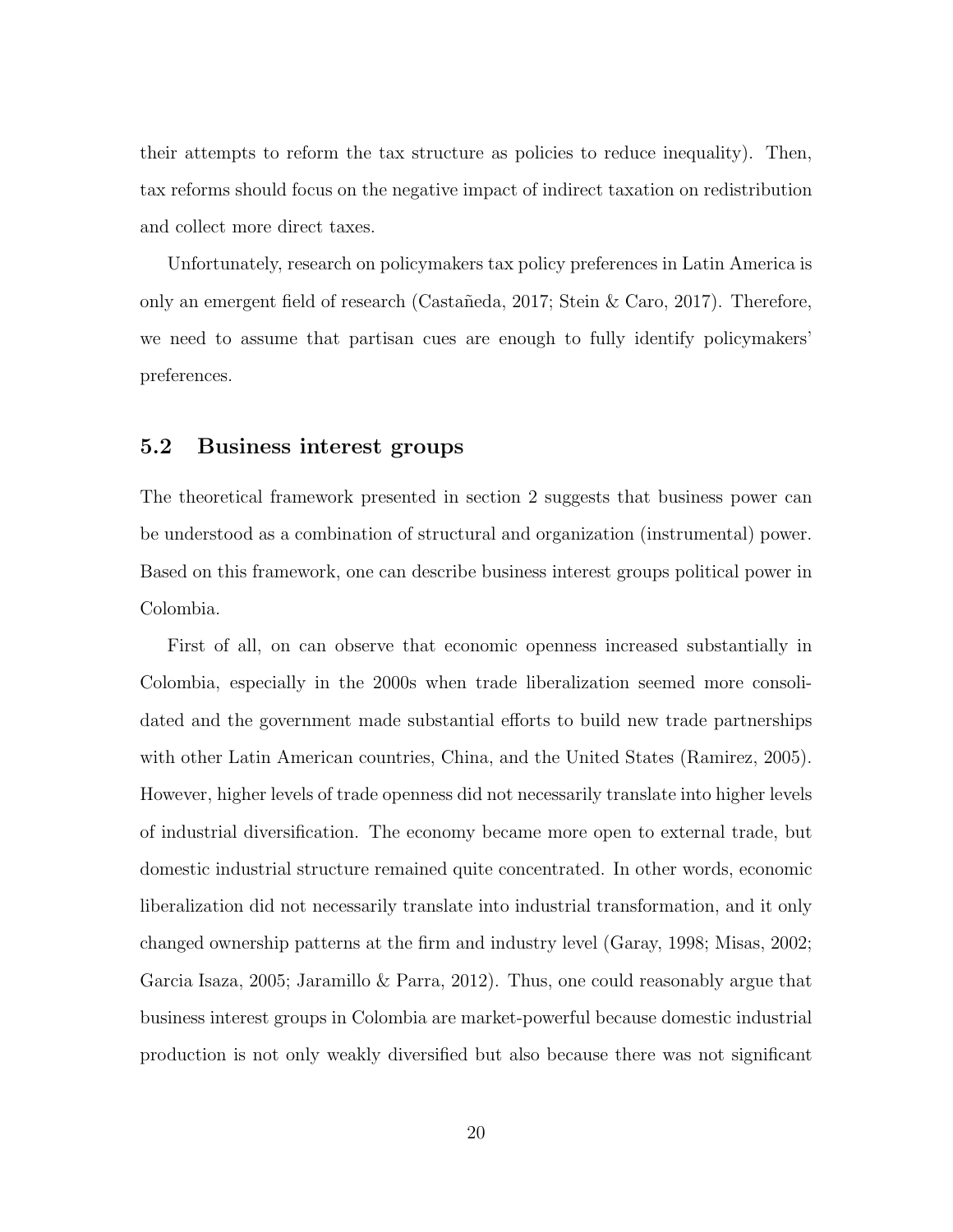changes in the industrial structure.

On the other hand, one could reasonably demonstrate that business' organizational power is rather low in Colombia. There is an economy-wide, encompassing business association - Consejo Gremial Nacional (CGN) - that represents the most important industrial sectors in Colombia (about 60% of the domestic industrial production). However, the CGN is institutionally weak, does not have strong linkages with the state (it relies on social or personal networks), and does not have real capacity to enforce any decisions among its members. In fact, the CGN does not have its own headquarters and is poorly staffed. The CGN's coordination committee, integrated by executives from all affiliated sectoral business organizations, makes consensual but not enforceable decisions. In other words, the CGN only works as a coordination mechanism to influence public opinion, but it has not real power for policy-making purposes.

Business political power comes from sectoral associations and economic conglomerates (*grupos*) because they are better organized, better staffed, and better resourced for political influence activities. This particular pattern of business coordination has strong consequences for business political influence. The CGN can frame public opinion regarding some policy issues, but it does not have actual operational capacity to undertake any complex political maneuvers like lobbying or making financial contributions to political campaigns. Therefore, top executives from sectoral associations and economic conglomerates usually undertake these tasks. Additionally, the CGN's decisions are effective only if there is a consensus among all sectoral associations about the policy issues under debate. Otherwise, every sectoral association displays its own strategies and political influence activities.

The relationship between business associations and economic conglomerates is a second source of institutional weakness. The *Ardilla-Lule* group consists of several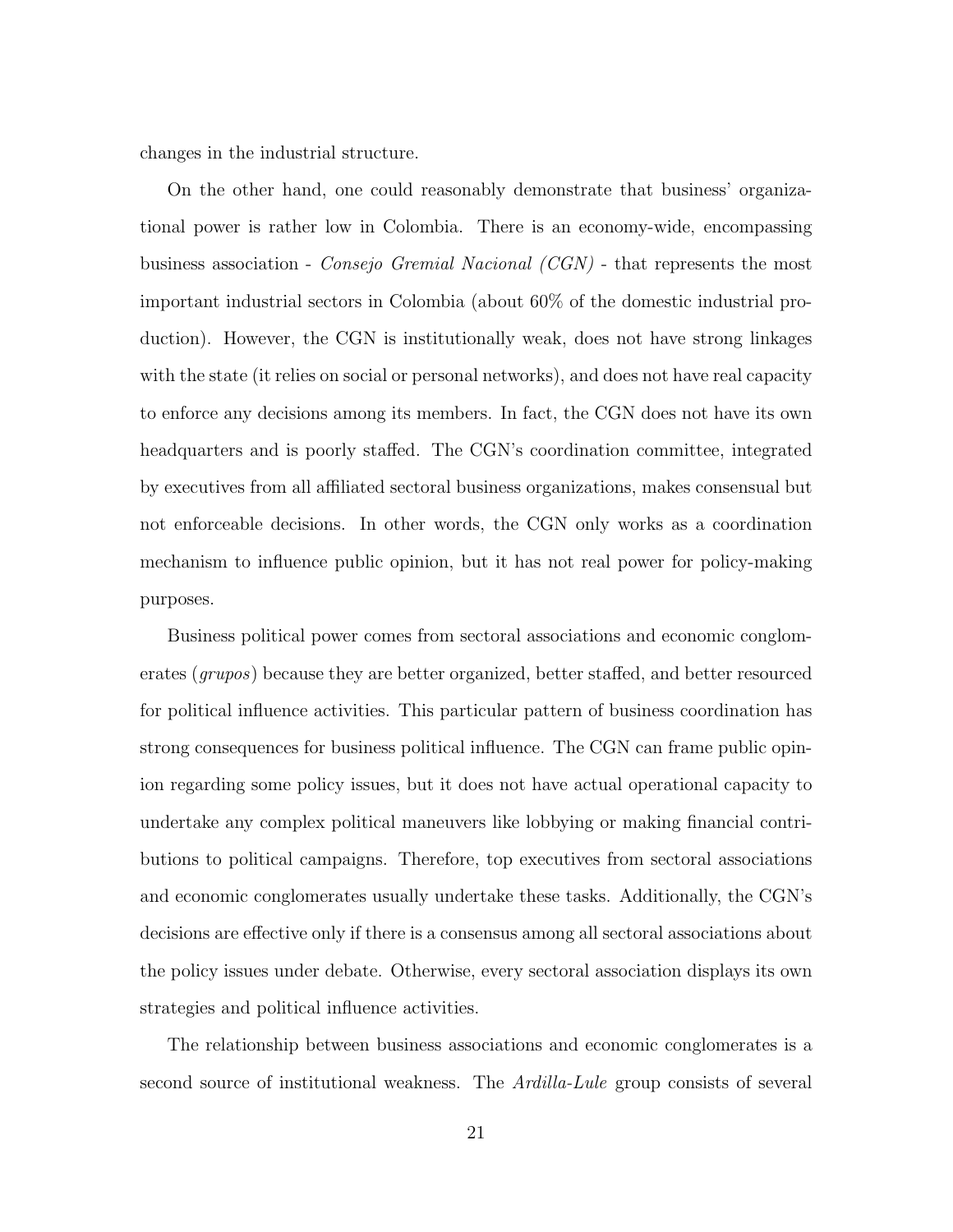firms operating in the manufacturing and media industries. The Santo Domingo group focuses its activities on media and financial holdings. The *Sarmiento-Angulo* group concentrates several firms in the banking and construction sectors. The *Sindi*cato Antioqueño group consists of several firms operating in the manufacturing sector. Several insurance companies integrate the *Bolivar* group.

Like in most of countries in the region, the emergence of economic conglomerates constitutes the most important transformation of the Colombian industrial structure in recent years (Garay, 1998; Peres & Garrido, 1998; Misas, 2002). They have displaced traditional business associations as the dominant actors in the policy-making arena and gained control over large portions of domestic production and external trade. By making large financial contributions, economic conglomerates have taken over a number of sectoral business associations and their executive boards (Rettberg, 2005). Consequently, economic conglomerates have become strong veto players within sectoral and economy-wide encompassing business associations. For example, the influence of the *Grupo Santo Domingo* and the *Grupo Ardila-Lule* on the decisions made by the industrialists association (ANDI) is indisputable (Rettberg, 2003, 2005).

Economic conglomerates also have strong incentives to run political operations outside the umbrella of the formal business organizations. Their increasingly generous campaign contributions give them direct access to politicians and bureaucrats in both executive and legislative branches. Although data about campaign contributions are not transparent in Colombia, different journalistic sources show that economic conglomerates (or grupos) are the main donors in presidential and legislative electoral contests (Lewin & Rudas 2013, Transparencia por Colombia 2014, 2016). As sectoral business associations are not legally allowed to contribute to electoral campaigns, most of the corporate donations are channeled through individuals or firms connected to the economic conglomerates.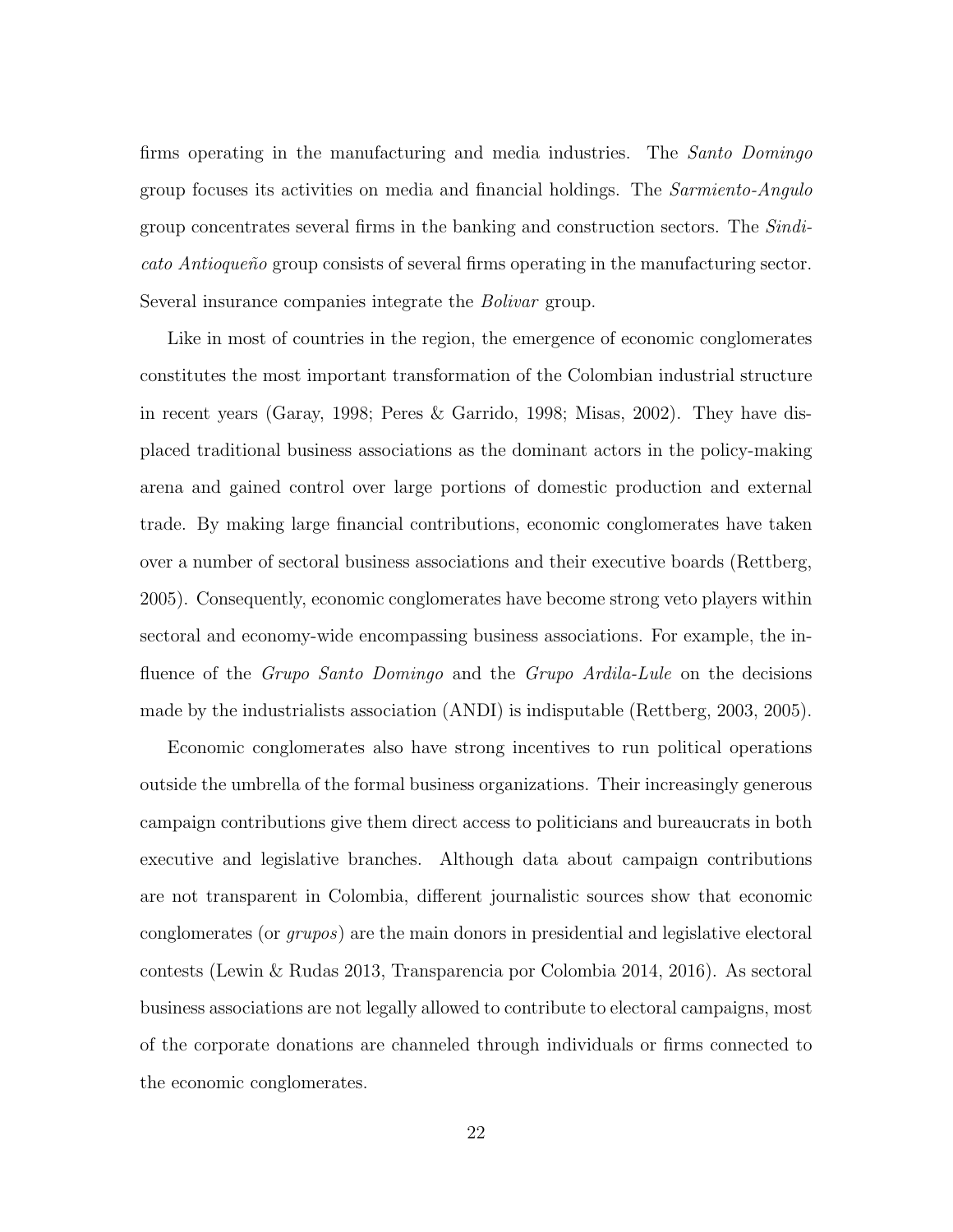Thus, political finance regulation in Colombia makes economic conglomerates quite influential for the policymaking process. In fact, it is not uncommon to find CEOs and top executives from the economic conglomerates meeting legislators or actively lobbying in congress. For example, the Bavaria's CEO (one of the Grupo Santo Domingo's flagship firms) personally organized the pro-business legislative caucus that opposed the 1992 tax reform (Parra, 2004). The presence of economic conglomerates in congressional and technocratic discussions is regular, "institutionalized," and increasingly professionalized (the number of professional lobbyists who work directly with legislators and regularly attend committee hearings and general floor meetings has risen substantially in the past two decades).

Before the predominance of the economic conglomerates, business lobbying was controlled by a small group of former cabinet members, former legislators, and prestigious lawyers. Lobbying was a matter of networking, not a matter of resources. Firms and business associations usually hired individuals with strong personal connections with the president, cabinet members, or pivotal legislators. Lobbying was based on complicated networks of personal favors and patronage established between members of the political and economic elite (Rettberg, 2003, 2005).

Market liberalization made these traditional lobbying strategies completely obsolete. The emergence of new, powerful, and complex economic conglomerates required more sophisticated strategies for political influence (Parra, 2004). On one hand, the owners of the economic conglomerates were not necessarily members of traditional upper classes in Colombia. For example, Carlos Ardila-Lule and Luis Carlos Sarmiento Angulo were raised in middle class neighborhoods and their fortunes were not inherited. Their social connections with traditional political elites are relatively new (at least, in comparison with Julio Santo Domingo or the members of the Sindicato Antioque $\tilde{n}$  who inherited their fortunes and were part of the aristocracy since the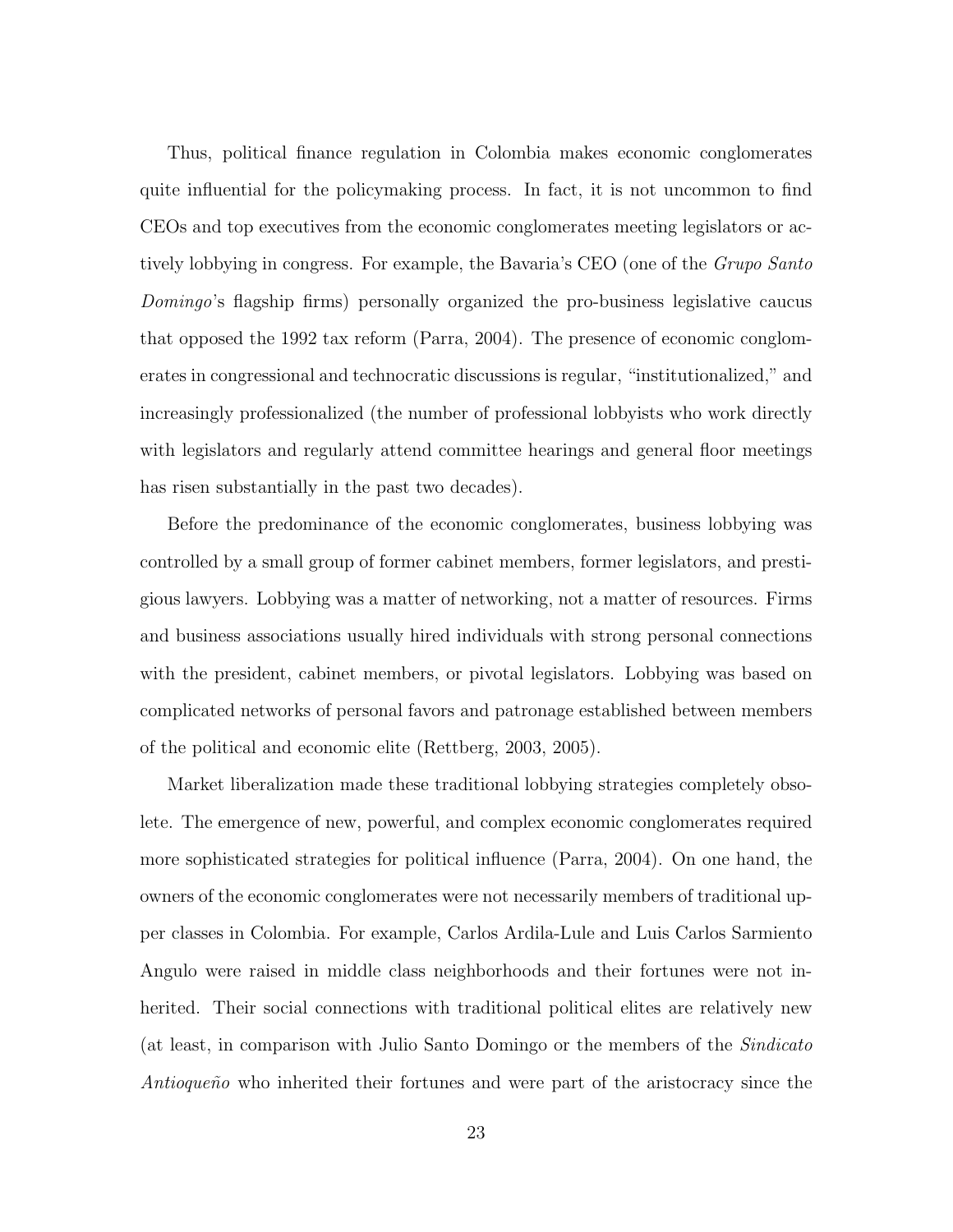late 1800s). Consequently, their linkages with political and bureaucratic elites were not as fluid as their counterparts in the traditional business associations (e.g. coffee growers).

A new industrial and economic structure requires policymakers and lobbyists with higher levels of technical expertise. For example, financial and tax regulations are far more sophisticated after market liberalization (Abascal et al., 2011). Thus, traditional lawyers (usually specialized in constitutional, civil, or criminal law) are not prepared anymore to deal with the complexities of the financial and capital markets. In other words, there are strong incentives for the professionalization of lobbying activities and this explains the recent boom of the consulting and lobbying sector in Colombia.

In summary, the pattern of business organization in Colombia can be described as one in which business centralization and unity is relatively weak and sectoral business associations are influential, operationally efficient, and relatively autonomous. Additionally, economic conglomerates are becoming dominant actors and have taken over sectoral and encompassing associations. Finally, lobbying firms are becoming increasingly powerful and influential. In other words, business political influence activities are less institutionalized but more professionalized. Consequently, economic conglomerates and individual firms are more influential than sectoral and economywide encompassing associations. Colombian business interest groups are definitively moving towards a more pluralist, fragmented model of business representation.

### 5.3 Pluralism and tax policy

The evolution of business interest groups towards a more pluralistic model of business organization explain why a large number of tax reforms have been adopted in the past two decades and why those reforms are always partial rather than structural. In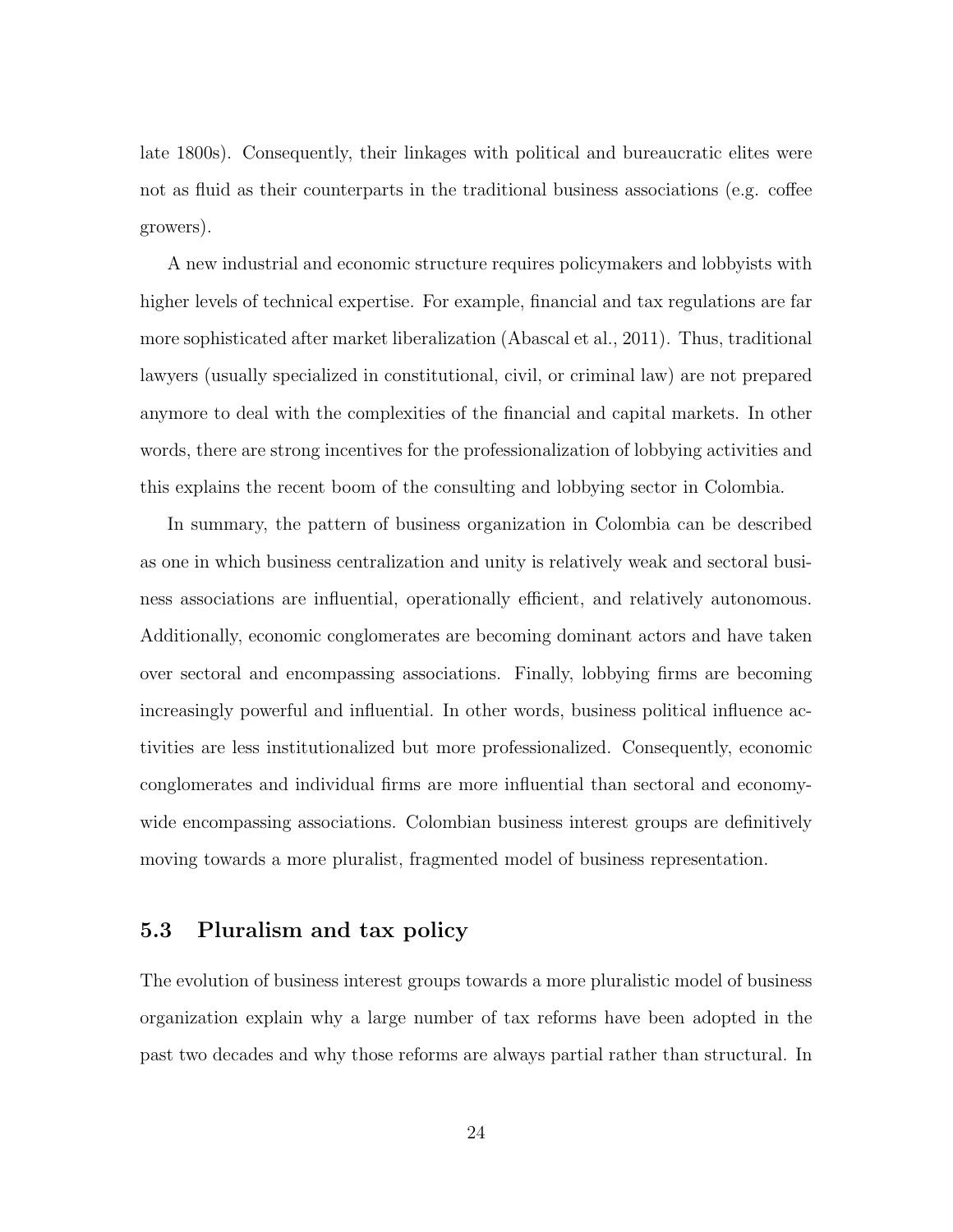particular, we can argue that business interest groups in Colombia seem to be quite successful in diminishing the scope of tax reforms, however, their political influence and level of organization is not enough to completely kill them. Therefore, better resourced sectoral associations and economic conglomerates focus their attention on two policy issues: i) preventing any increases in the top marginal corporate tax rates, and ii) protecting or gaining tax exemptions and credits that benefit their industrial interests. They do not engage in broad debates about the principles of tax policy or its effects on economic development and redistribution. They focus on narrow, particularistic goals. Their capacity to accomplish such goals depends on their own resources and their access to the policymaking process.

Therefore, tax reforms in Colombia are always narrow and unfinished because both policymakers and business sector are not powerful enough to impose overwhelming victories. On one hand, low levels business coordination in Colombia indeed facilitates the recurrent implementation of reforms, but it also creates serious obstacles to the implementation of a consistent or coherent tax policies. Business interest groups are not coordinated enough to permanently stop government's attempts to increase the tax burden; however, they are strong enough (at the sectoral-level and the conglomerates-level) to introduce hundreds of tax loopholes aimed to protect the interests of particular industries. On the other hand, Colombian policymakers, always looking for new sources of tax revenue are relatively successful in implementing tax reforms. However, they do not have enough partisan and constitutional powers to implement structural reforms. Or their links to the business sector are stronger than their policy preferences and needs.

Unlike other countries in Latin America, in Colombia sectoral and industry interests prevail over economy-wide interests, and business centralization is more formal than functional. Thus, the emergence of a fragmented model of business organiza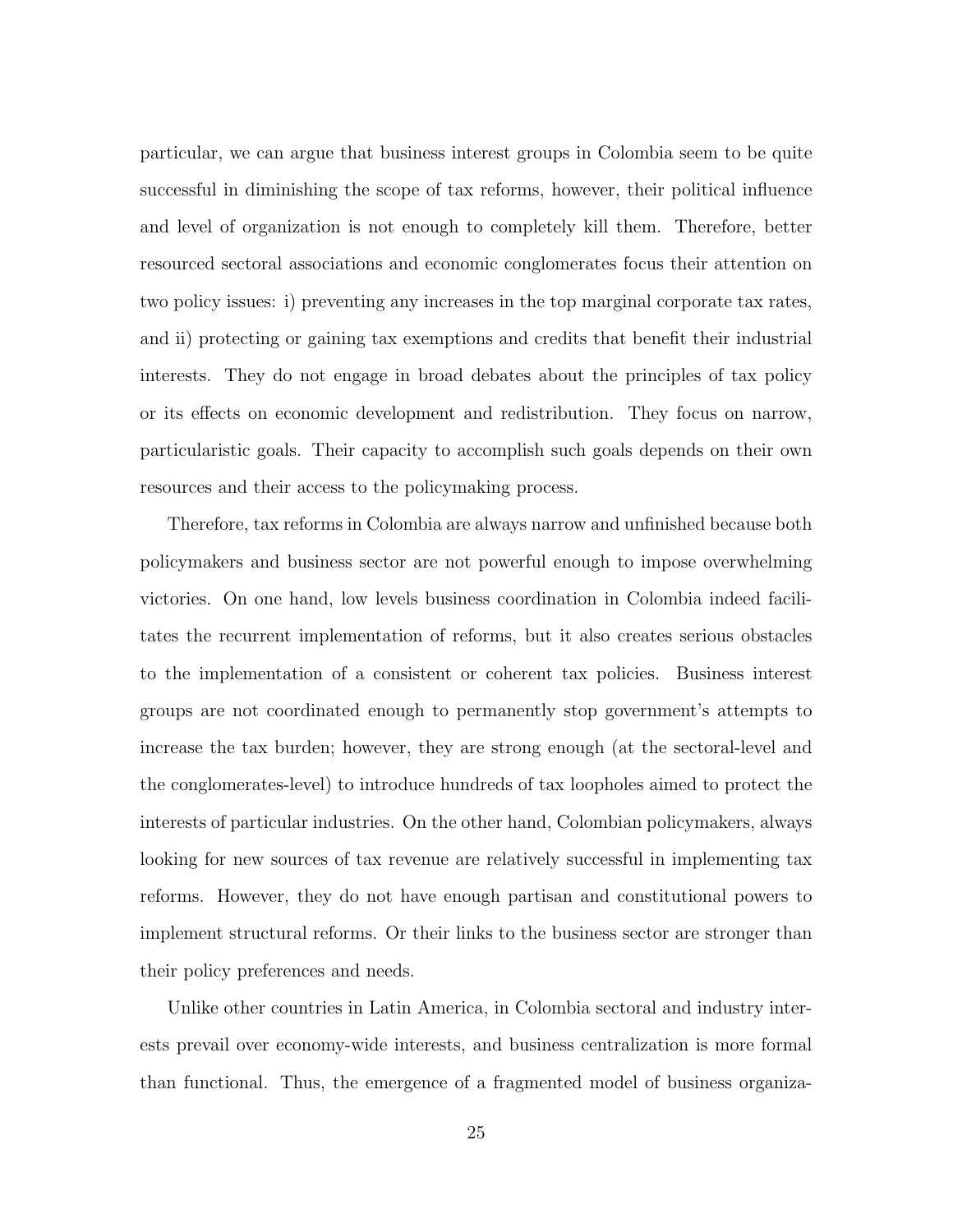tion provides strong incentives for business interest groups and politicians to embrace complex, inefficient, and unfair tax structures. On one hand, the emergence of economic conglomerates and the persistence of some sectoral business interests increased the number of veto players involved in tax policy-making and causes policy fragmentation. On the other hand, tax policy bargaining is so complex that only few players can effectively participate and push their interest.

This situation is quite disadvantageous for unorganized and not well-resourced interest groups or groups of citizens. Policymakers (in a constant quest to increase revenues) respond to policy fragmentation by transferring the costs of taxation to groups that are not well represented in the policymaking process or do not have enough resources for lobbying or funding electoral campaigns. In a context of fiscal stress, income tax exemptions and deductions, and shrinking income tax bases are replaced with more indirect taxation and partially regressive new tax schemes. If facing a trade-off between efficiency and equity, Colombian policymakers seem to prefer increasing revenues and avoiding economic distortions than distributing tax burden fairly among taxpayers.

As I discussed above, this is not a policy decision merely based on ideological or partisan criteria; it is a policy response to the structural attributes of the economy and the patterns of business representation. In others words, the institutional complementarities across different spheres of the economy shape the attributes of the fiscal contract in Colombia and explain the persistence of inefficient and unfair tax policies.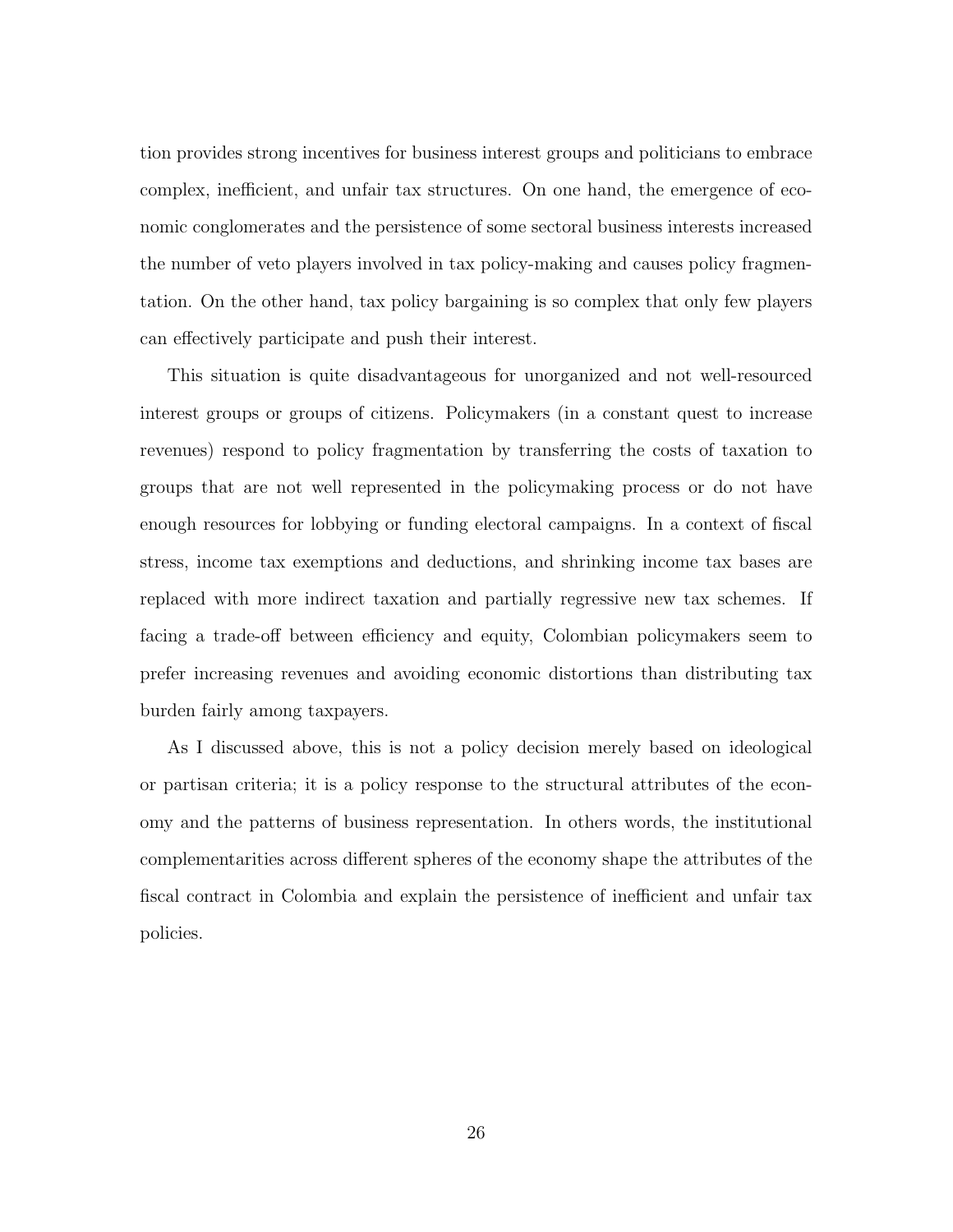## 6 Concluding remarks

The lack of fiscal space has been a major constraint for macroeconomic stability in Colombia. Most governments have proposed raising tax revenues and implemented several tax reforms since the early 1990s. However, none of these reforms are structural and their impact on efficiency and equity is rather limited.

In this chapter, I argue that the political influence of business interest groups could partially explain the limitations of tax policy as a policy tool for economic growth and redistribution. It is increasingly difficult to implement structural tax reforms not only because legislative bargaining is increasingly complex, but also because more business actors are involved in the process. Unlike the previous corporatist-like model, policymakers negotiate tax policy with an increasing number of business interest groups. Instead of negotiating broad policy agendas or highly salient issues, highly-fragmented business interest groups lobby for industry-specific tax exemptions, sector-targeted tax deductions, or specific preferential treatment to capital income. And consequently, only business interest groups with privileged access to policymaking networks or sufficient resources to fund lobbying and electoral campaigns accomplish their goals. Meanwhile, under-resourced business interest groups (or interest groups, in general) are exposed to increasing tax burdens on their economic activity. Non-organized citizens are less resourced than diversified business groups, and consequently, they are often defeated in the policymaking process and pay the costs of fiscal austerity policies.

This new political arrangement definitively shapes the fiscal contract in Colombia. On one hand, it opens the window for indirect taxation to become the main source of tax revenues. On the other hand, corporations and affluent individuals find mechanisms to circumvent high income tax rates and transfer the tax burden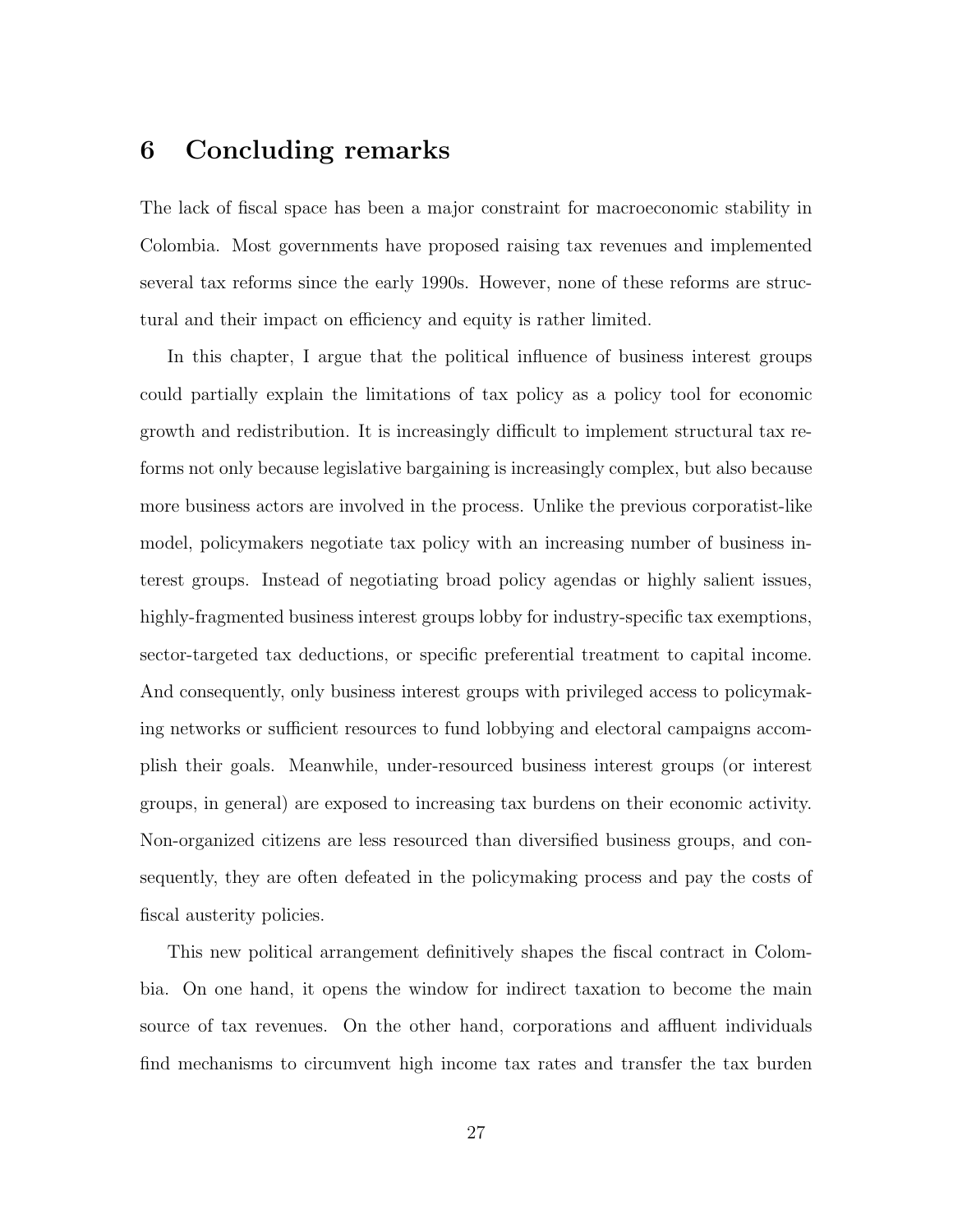to the less-organized and less-influential middle classes. Therefore, Colombian reformism does not strike any balance between efficiency and equity. On the contrary, it perpetuates an unsustainable fiscal contract.

The study of the Colombian case allows us to formulate some hypotheses about the fiscal contract in Latin America. First of all, this case illustrates quite well the evolution of business interest groups in the region. As Schneider (2013) has carefully demonstrated, the emergence of diversified business groups in the region transformed state-business relationships and has important consequences for the implementation of fiscal, industrial, and social policies. This chapter illustrates how pluralistic models of business representation shapes policymaking and limits government's capacity to deal with fiscal pressures. Second, the analysis of the Colombian case also illustrates quite well the effect of changes in state-business relations on the regional fiscal contract. As I have shown in this chapter, the most important actors for fiscal policymaking, policymakers and business interest groups, face incentives that make very difficult to implement progressive tax policies or to simply use tax policy to reduce inequality. As Mahon et al. (2015) have recently discussed, the political economy of tax reform makes almost impossible to introduce progressivity in the tax structure. This chapter provides an explanation focused on the role of the elites and their effectiveness to resist direct taxation and prevent the development of state capacity. The lack of progressivity in Colombian is not exceptional in Latin America. In fact, the Colombian fiscal contract exemplifies quite well the challenges societies face to implement progressivity in taxation in the most unequal region of the world.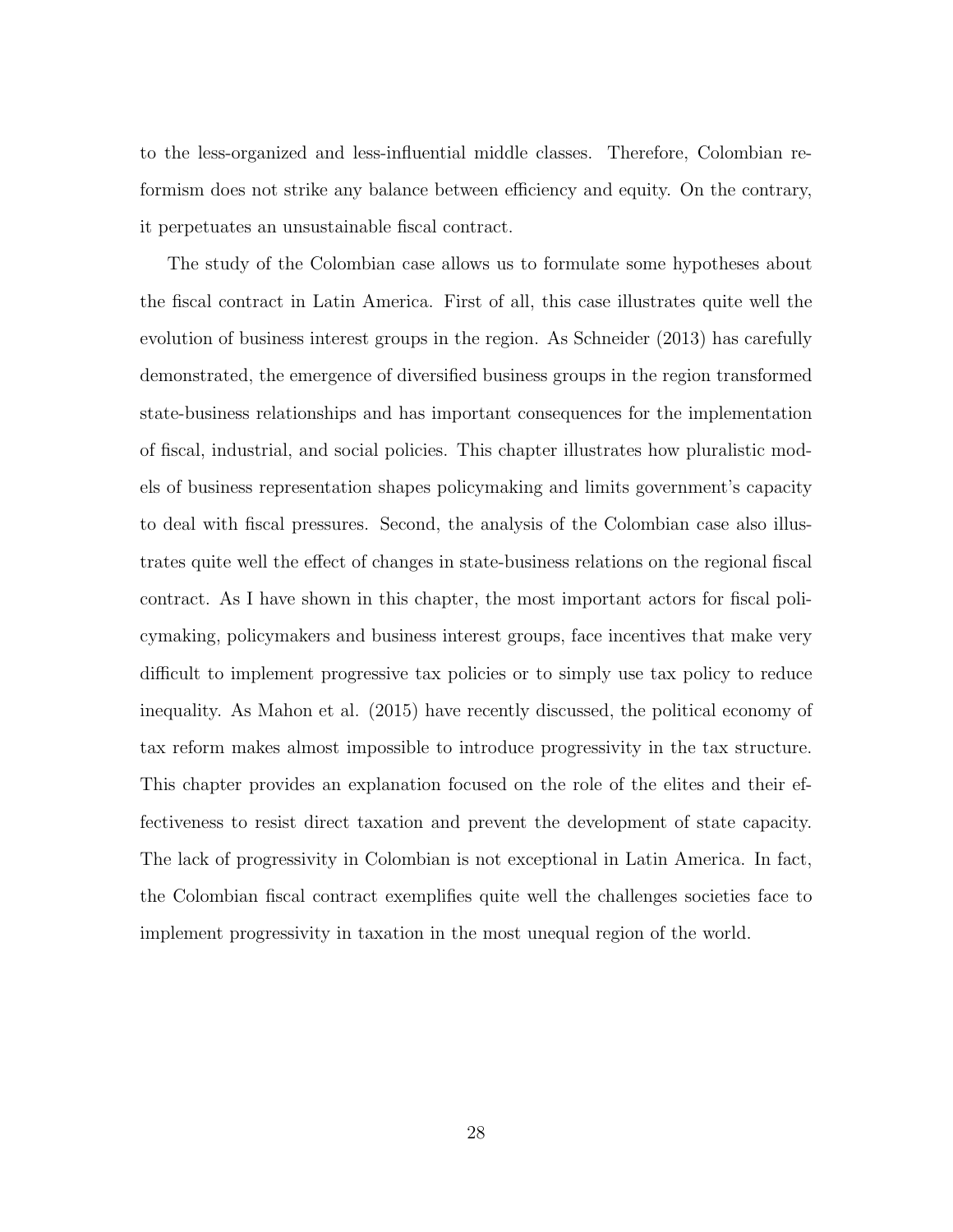## References

- Abascal, M. C., Carranza, L., Ledo, M., & Lopez, A. (2011). Impact of financial regulation on emerging countries. BBVA Research Working Papers.
- Alesina, A. & Rosenthal, H. (1995). Partisan politics, divided government, and the economy. Cambridge University Press.
- Alesina, A., Cohen, G., & Roubini, N. (1992). Macroeconomic policy and elections in OECD democracies. Economics & Politics, 4(1), 1-30.
- Alvaredo, F., & Londoño, J. (2013). High incomes and personal taxation in a developing economy: Colombia 1993-2010. CEQ Working Paper.
- Baez, J., Camacho, A., Conover, E. & Zarate, R. (2012). Conditional Cash Transfers, Political Participation, and Voting Behavior. World Bank Policy Research Working Papers.
- Bonilla, R., Cordoba, Lewin, R., Morales, A., Montoya, S., Perry, G., Piza, J., Urrutia, M., & Villar, L. (2016). Informe final presentado al Ministerio de Hacienda y Credito Publico. Fedesarrollo.
- Campello, D. (2015). The politics of market discipline in Latin America: globalization and democracy. Cambridge University Press.
- Cardenas, M., Junguito, R., & Pachón, M. (2006). Political Institutions and Policy Outcomes in Colombia: The Effects of the 1991 Constitution. Inter-American Development Bank, Latin American Research Network, Working Paper.
- Cardenas, M., Mejia, C., & Olivera, M.. 2009. Changes in fiscal outcomes in Colombia: the role of the budget process. In: Hallerberg, M., Scartascini, C., & Stein, E.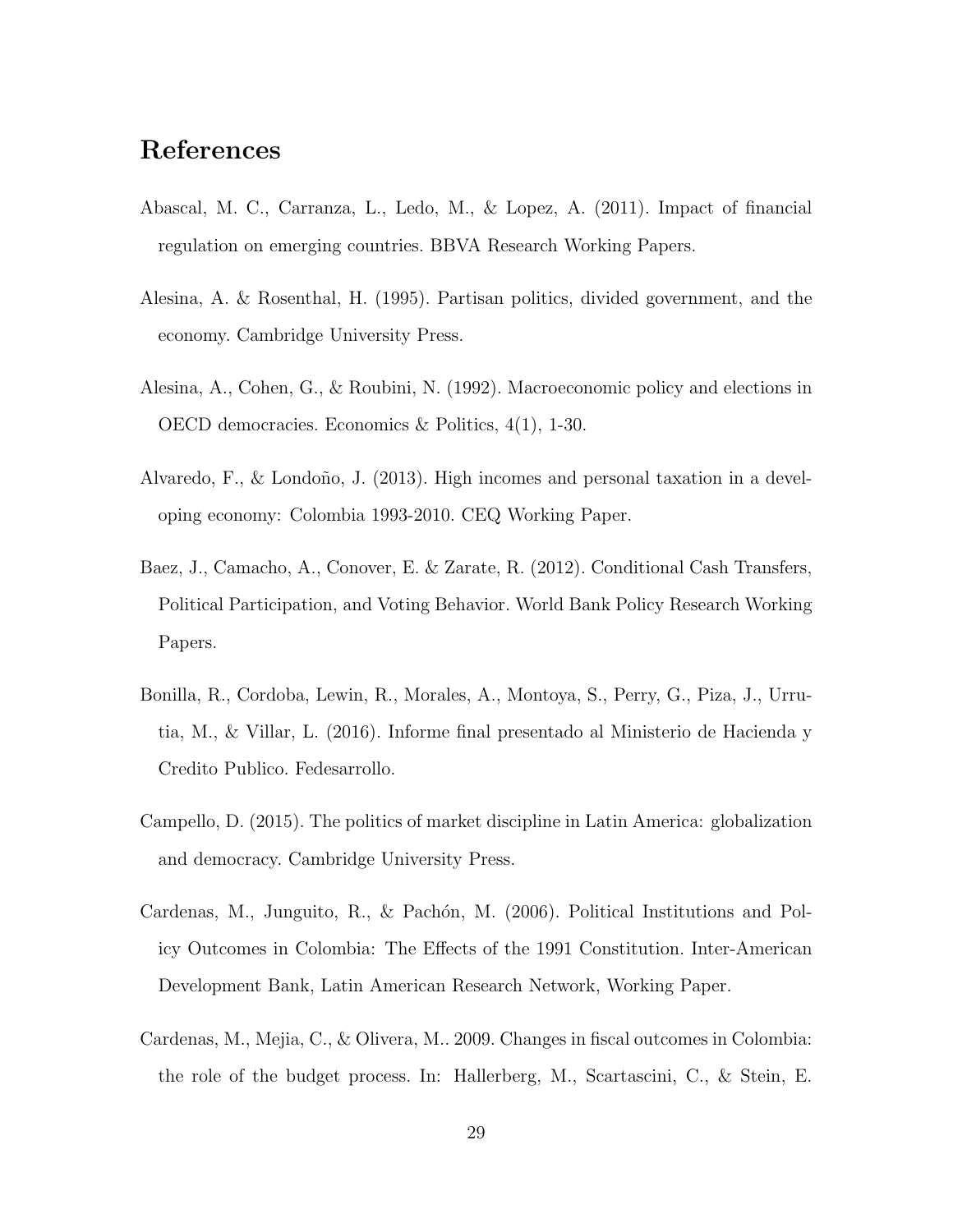(eds), Who decides the budget?: A political economy of the budget process in Latin America. IADB.

- Castañeda, N. (2017). Business Coordination and Tax Politics. Political Studies, 65(1), 122-143.
- Castañeda, N. and Doyle, D. (2017) Taxation and redistribution. Unpublished manuscript.
- Clavijo, S., Vera, A., & Vera, Nelson. (2013a). Estructura fiscal de Colombia y ajustes requeridos (2010-2020). ANIF.
- Clavijo, S., Vera, A., & Vera, N. (2013b). La inversion en infraestructura en Colombia 2012-2020. Carta Financiera.
- Corbacho, A., Cibils, V. F., & Lora, E., eds. (2013). More than Revenue: Taxation as a development tool. Palgrave.
- Dargent, E., & Muoz, P. (2011). Democracy against parties? Party system deinstitutionalization in Colombia. Journal of Politics in Latin America, 3(2), 43-71.
- Fairfield, T. (2015). Private Wealth and Public Revenue. Cambridge University Press.
- Falleti, T. (2010). Decentralization and subnational politics in Latin America. Cambridge University Press.
- Flores-Macias, G. (2014). Financing Security Through Elite Taxation: The Case of Colombia's Democratic Security Taxes. Studies in Comparative International Development, 49(4), 477-500.
- Focanti, D., Hallerberg, M., & Scartascini, C. (2016). Tax Reforms in Latin America in an Era of Democracy. Latin American Research Review, 51(1), 132-158.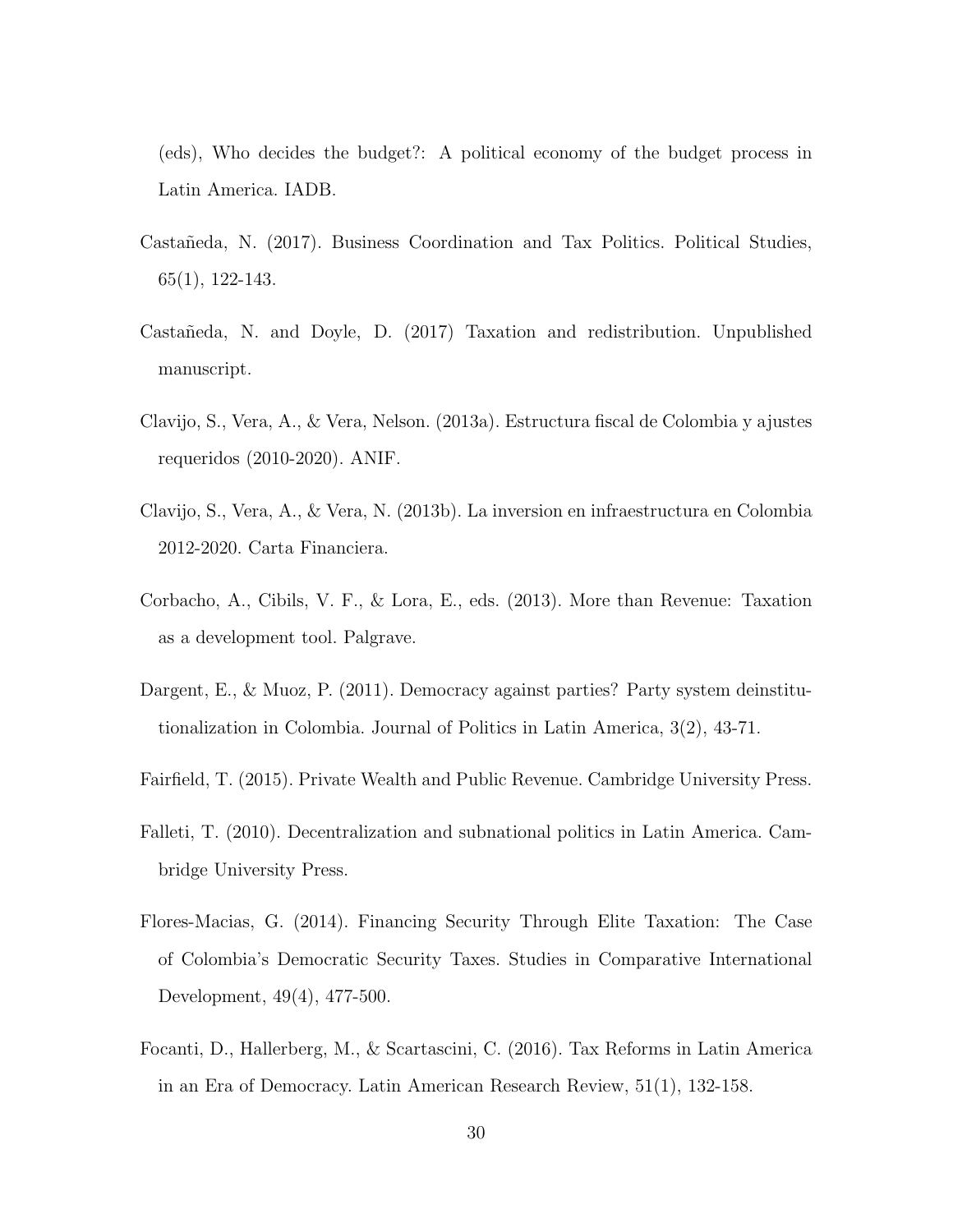- Garay, L.J. (1998). Colombia: estructura industrial e internacionalizacion 1967-1996. Departamento Nacional de Planeacion.
- Garcia Isaza, J. G. (2005). Liberalizacion y transformacion en la industria colombiana. Universidad Autonoma de Colombia.
- Gomez Sabaini, J. C. & Moran, D. (2014). Tax policy in Latin America: Assessment and guidelines for a second generation of reforms. Serie Macroeconomia del Desarrollo.
- Gonzalez, M. B. (2011). Clientelismo y Familias en Accion: una mirada desde lo local. Revista Opera, 147-164.
- Hartlyn, J. (1988). The politics of coalition rule in Colombia. Cambridge University Press.
- Hernandez, I. (2004). Las privatizaciones en Colombia. Apuntes del CENES, 24(37), 55-92.
- Jaramillo, J. & Parra, J. (2012). Evolucion de la concentracion y especializacion industrial en Colombia, 1975-2005. Ensayos de Economia, 22(40).
- Lewin, J., Rudas, N. (2013). Las sorpresas de los que le donaron a la campaña presidencial de Santos. La Silla Vacia.
- Misas, G. (2002). La ruptura de los 90 del gradualismo al colapso. Universidad Nacional de Colombia.
- Murillo, M. V., Oliveros, V. & Vaishnav, M. (2010). Dataset on Political Ideology of Presidents and Parties in Latin America.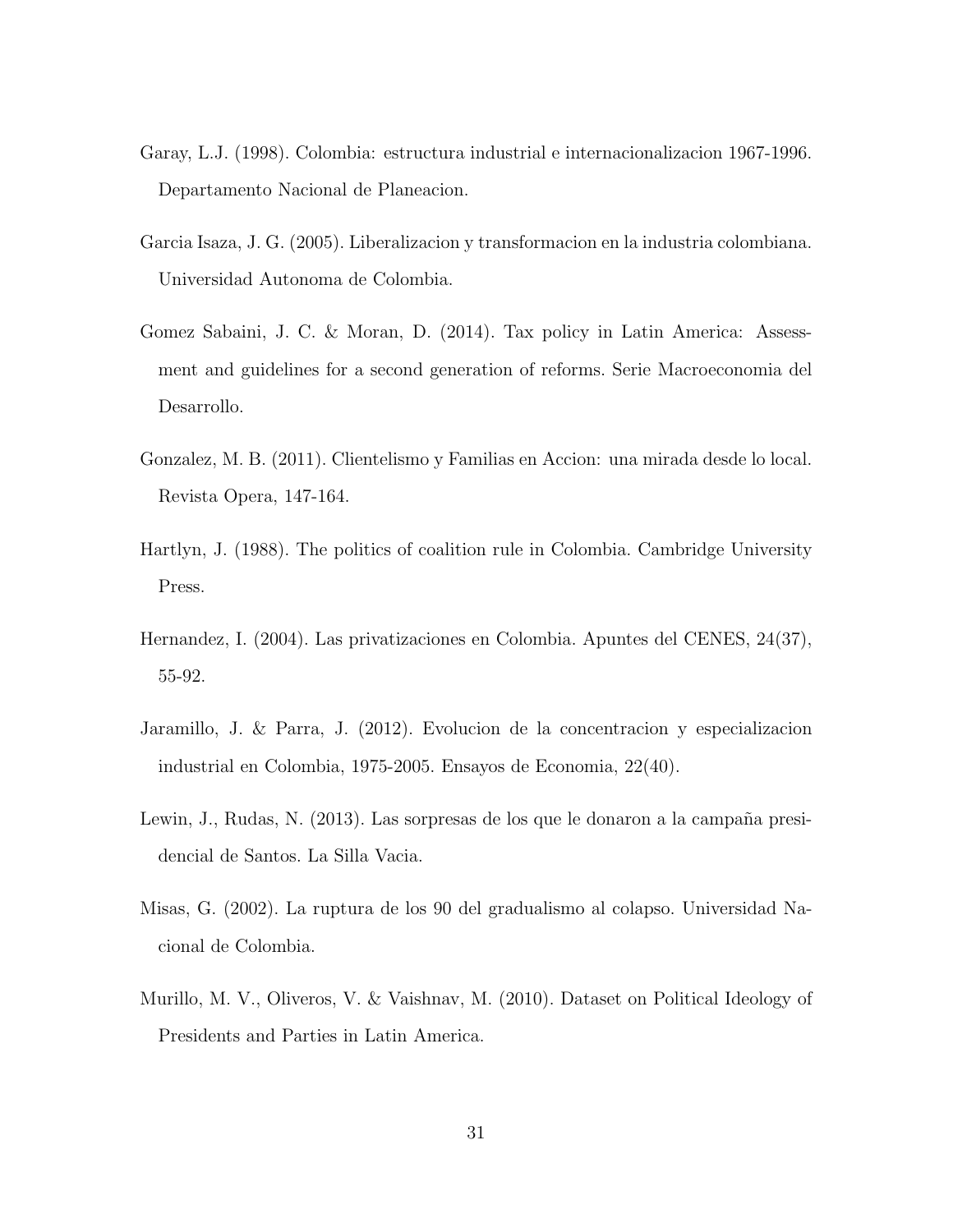- Musgrave, R. (1971). Fiscal reform for Colombia: final report and staff papers of the Colombian Commission on Tax Reform. Law School of Harvard University.
- OECD. (2015a). OECD Economic Surveys: Colombia. OECD.
- OECD. (2015b). Tax Administration 2015: Comparative Information on OECD and other Advanced and Emerging Economies. OECD.
- OECD. (2017). Revenue Statistics in Latin America and the Caribbean 2017. OECD.
- Olivera, M., Pachón, M., & Perry, G.  $(2010)$ . The political economy of fiscal reform: The case of Colombia, 1986-2006. IDB Working Paper Series.
- Parra, B. (2004). Los negocios de Mingo: efectos de la apertura y la globalizacion en los grupos Bavaria y Valores Bavaria. Universidad Nacional de Colombia.
- Peres, W. & Garrido, C. (1998). Grandes empresas y grupos industriales Latinoamericanos: expansion y desafios en la era de la apertura y la globalizacion. Siglo XXI.
- Poterba, J., Slemrod, J., & Bird, R. (2005). Fiscal Reform in Colombia: Problems and Prospects. MIT Press.
- Ramirez, J. C. (2005). Las negociaciones comerciales de Colombia: del Area de Libre Comercio de las Americas (ALCA) a un tratado de Libre Comercio (TLC) con Estados Unidos. United Nations Publications.
- Rettberg, A. (2003). Cacaos y tigres de papel: el gobierno de Samper y los empresarios colombianos. Ediciones UniAndes.
- Rettberg, A. (2005). Business versus business?: Grupos and organized business in Colombia. Latin American Politics and Society, 47(1), 31-54.